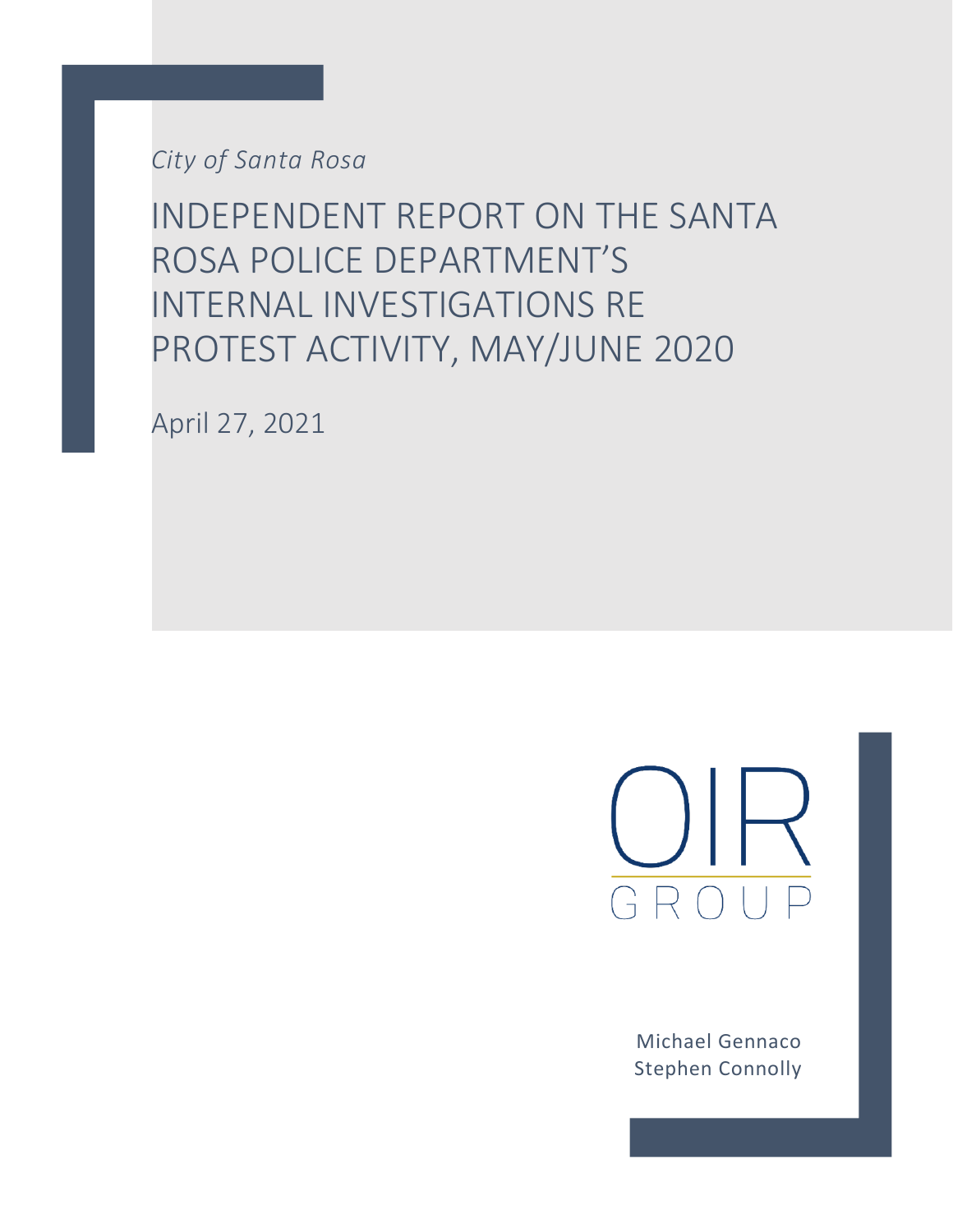

323-821-0586 7142 Trask Avenue | Playa del Rey, CA 90293 OIRGroup.com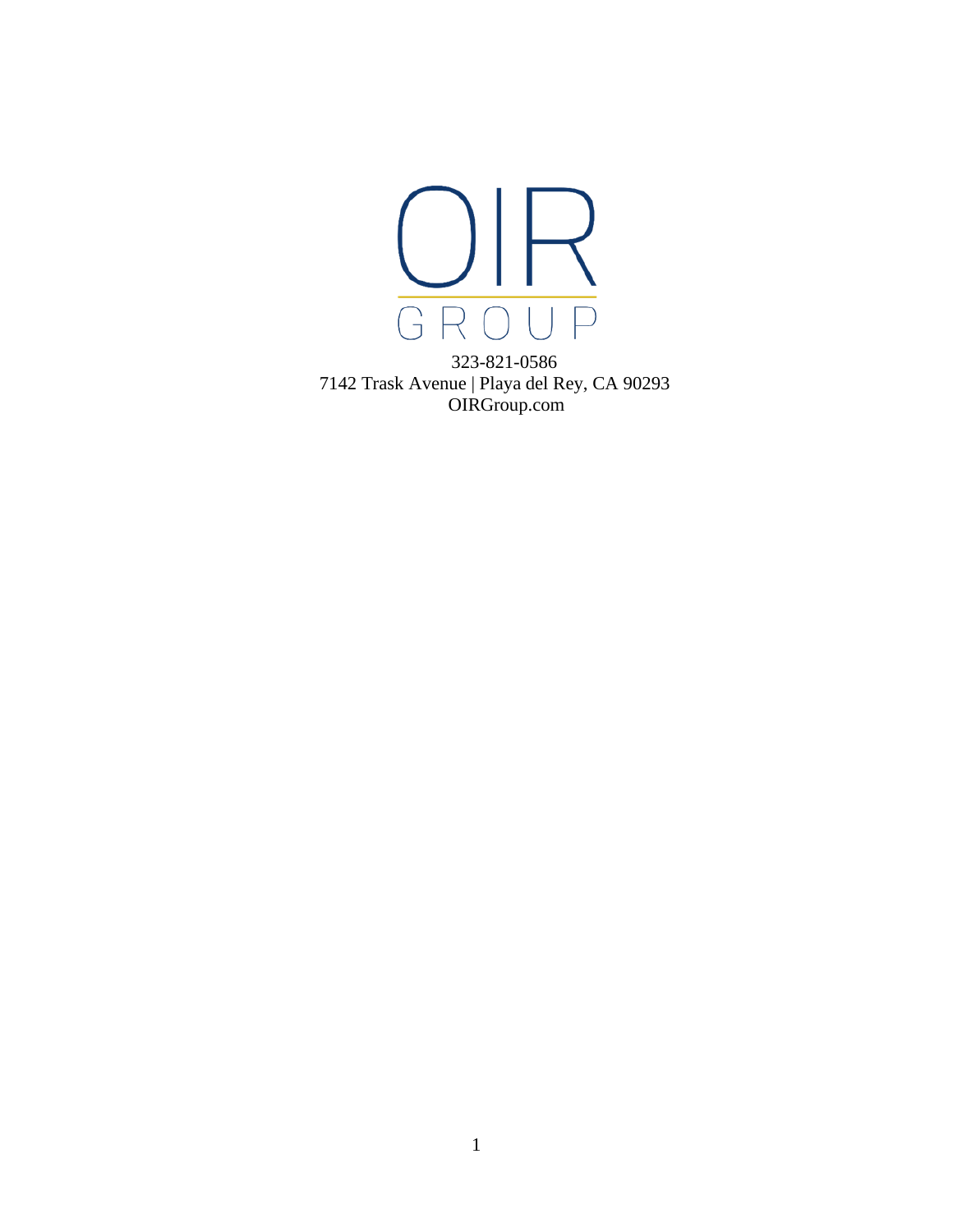### **Introduction**

The tragic murder of George Floyd in Minneapolis occurred on May 25, 2020. In the days that followed, the general public's awareness of the incident grew steadily, in part because of a stunning video that reflected both the anguish of Mr. Floyd's final moments and the troubling indifference of the officer who had placed a knee on his neck. For many Americans, it was revelatory in a disturbing way; for others, it was a painful but all too familiar reflection of their longstanding perceptions regarding racial inequity and police violence. And across the country, outrage over the case began to manifest itself in demonstrations that were collectively unprecedented in their number, size, and intensity.

The unrest that followed in the immediate aftermath of Mr. Floyd's death was multifaceted. Though it obviously varied in its particulars across the hundreds of jurisdictions where it occurred, some common elements emerged. One was a massive outpouring of support for the Black Lives Matter movement, which took the form of peaceful marches and other forms of "First Amendment" protest against police abuse and systemic racism. Another was the involvement – to a greater or lesser degree from place to place – of more confrontational, aggressive actors who expressed their anger in the form of destructive or assaultive behavior. A third was the significant challenge that the combination of these developments posed to law enforcement. In many ways, even very large and experienced agencies found themselves overmatched by the scale and multi-faceted nature of the unrest. And the role of police, as both the focal point of public anger *and* the entity responsible for maintaining order while facilitating free speech, was itself a complicating factor.<sup>1</sup>

Momentum for these developments grew as the week progressed. By Thursday night, angry protestors had breached a police precinct station in Minneapolis and set it on fire. And, across a country that was already on edge and struggling with the effects of the COVID-19 pandemic, longtime activists and newly energized community members took to the streets for organized – and less-organized calls for change.

 $1$  In some locations around the country, an additional element of the unrest was widespread looting activity that emerged as an opportunistic response to the pervading instability. Some relevant incidents were reported in Santa Rosa – particularly in efforts to break into stores within the Santa Rosa Plaza. But law enforcement response to those events helped minimize their impact.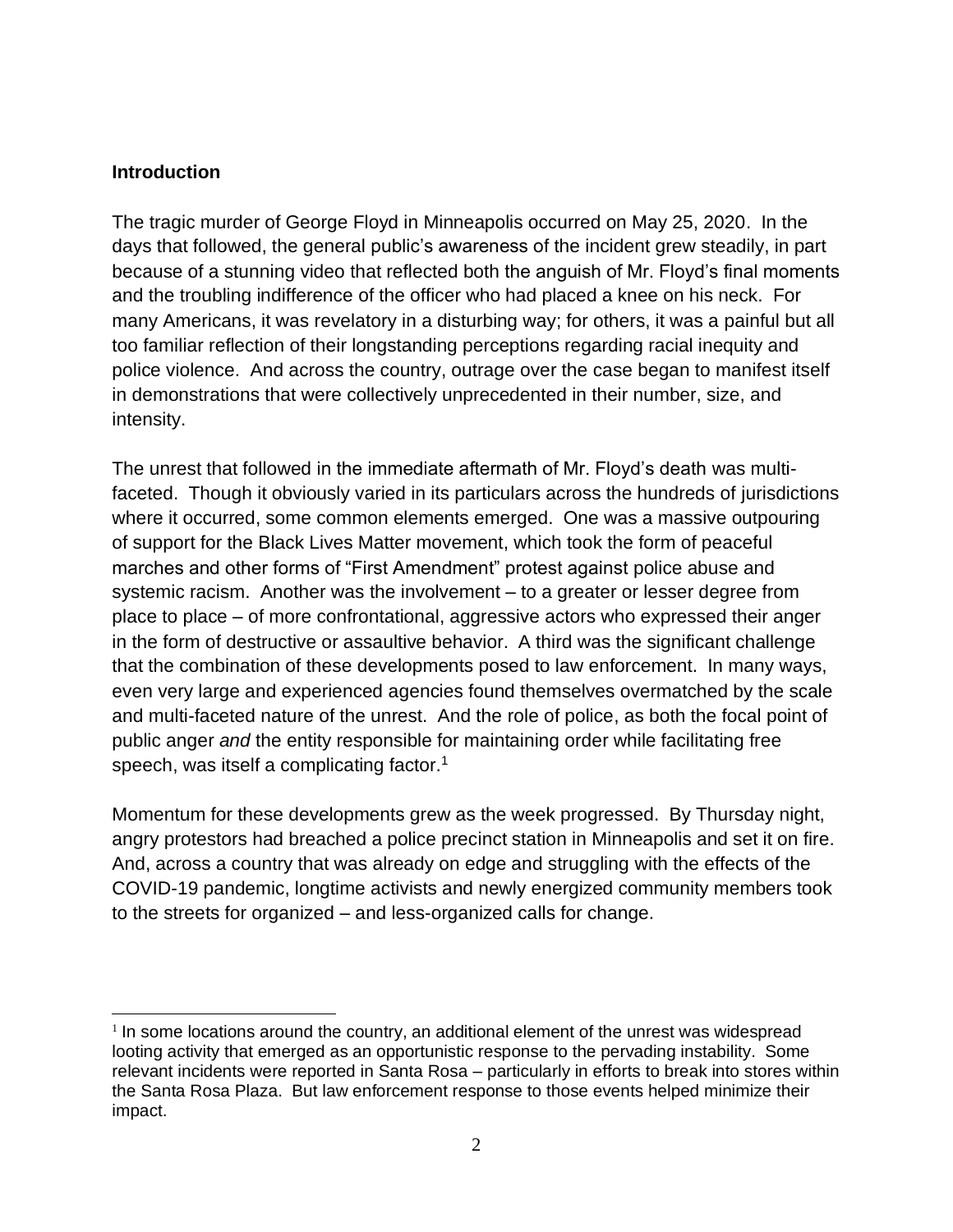This phenomenon made its way to Santa Rosa by the weekend, and by Saturday the demonstrations had begun in earnest. It was on this night that collateral disruptive activity, including vandalism and marchers on the 101 Freeway, also led to the first confrontations with police. The next four days in the city were marked by widespread protest that took various forms, and by clashes with police as unlawful acts prompted dispersal orders, curfews, arrests, and multiple instances of force by Santa Rosa Police Department ("SRPD") officers and their mutual aid affiliates from around the county.

As in many jurisdictions, the police actions in this context added a significant layer to the broader concerns about law enforcement that animated the entire movement. Santa Rosa residents and other concerned parties questioned many of the responsive tactics that were – like the demonstrations themselves – without precedent in recent memory. The use of tear gas was particularly striking in this regard, hearkening back as it did to the protest movements of earlier generations and the heavy-handedness of notorious police "crackdowns" in U.S. history. And news stories quickly emerged about individuals who had been engaged in protest activity and had been seriously injured by police munitions that had struck them in the face or head, in contravention of intended use.

As the days progressed, SRPD also moved to a strategy that involved significantly more arrests of people who were in violation of curfew restrictions; this prompted further challenges from those who believed their activity should have been given more deference in light of its underpinnings in legitimate protest. And for their part, the Department's officers were on alert for a series of shifts that extended for 12 hours or more at a time while navigating very new enforcement challenges – and bearing the brunt of considerable (and occasionally assaultive) public hostility.

Within days, conditions in Santa Rosa had returned to a more conventional footing, with active protests (and attendant unlawful activity) coming to an end along with Santa Rosa's curfew orders. But questions remained, as did the public's appetite for a vigorous assessment of policing in general and SRPD's handling of the protests in particular. This Report stems from a portion of the City's responsive efforts in this regard.

## Report Overview: Scope of Work

It was prepared by OIR Group, a team of experts in police practices that has provided outside oversight of law enforcement agencies since 2001.<sup>2</sup> It focuses on SRPD's

 $2$  Located in the Los Angeles area, OIR Group has provided a range of oversight, monitoring, and investigative services for jurisdictions throughout California and in several other states. It is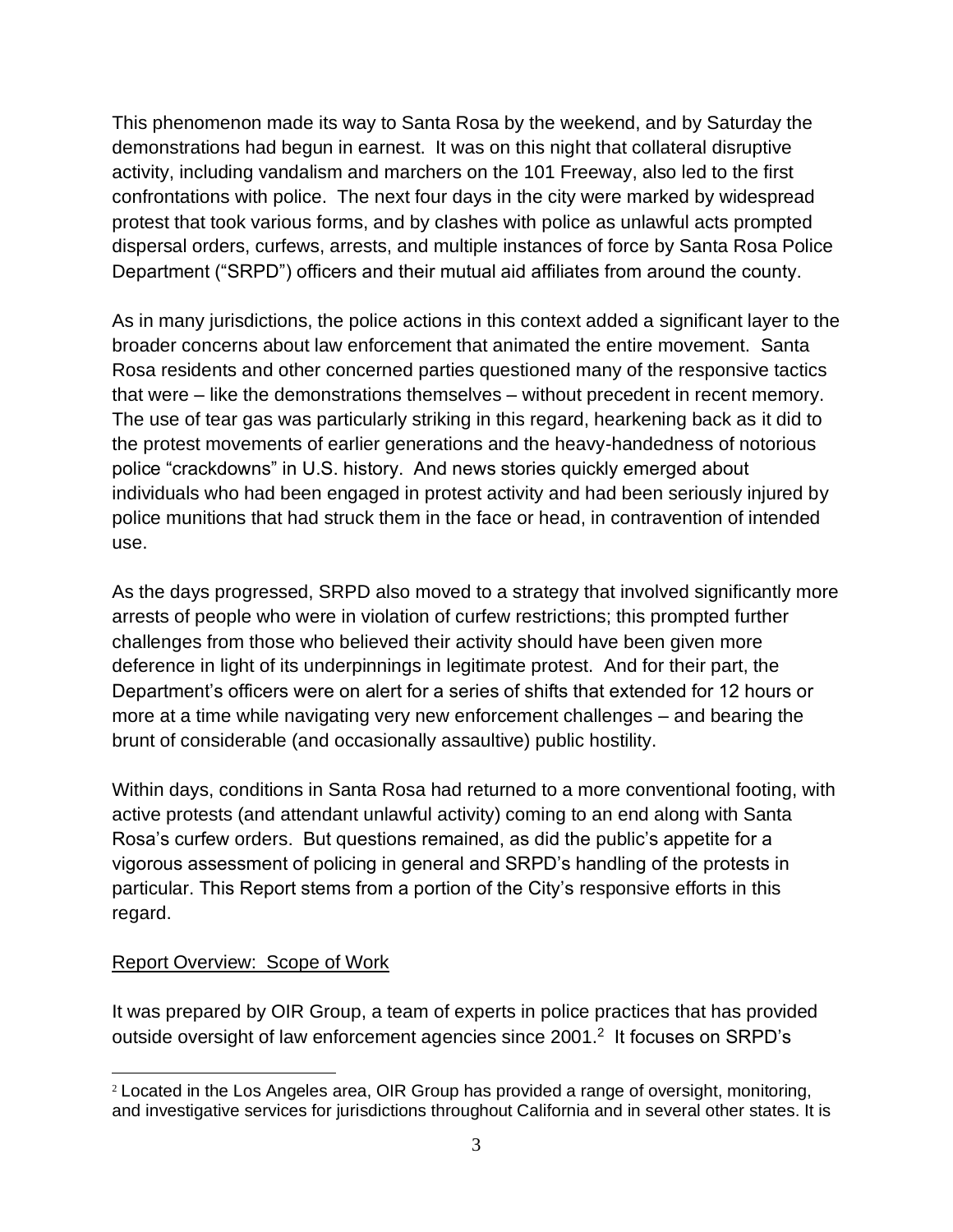internal review processes in the investigation, evaluation and – where appropriate – remediation of uses of force and allegations of officer misconduct that emerged between Saturday, May 30 and Tuesday, June 2. And it does so from a unique perspective: namely, the opportunity as an independent oversight entity to participate in, monitor, and provide public information about the series of investigations connected to those days.

Under the terms of its agreement with the City, OIR Group was asked to work with SRPD's Professional Standards Team "to ensure a thorough, complete and objective investigation" into numerous uses of force and the 15 related complaints or allegations of misconduct that occurred during the protest period. This included direct consultation throughout the investigation and review process.

Over the course of several months, OIR Group assessed the Department's evaluation of use of force events, using the complete access to hundreds of hours of body-worn camera recordings provided by SRPD for the four relevant days. It reviewed SRPD's response to citizen complaints based on the available evidence and provided input on outcomes. And it participated in witness and subject interviews for those cases that resulted in formal administrative investigations into possible violations of policy. In short, OIR Group had the chance to engage closely with SRPD at each phase of its process.

# **Report Overview: Findings**

Throughout this working relationship, the Department has been fully cooperative. This has taken many forms, beginning with unfettered access to the body-camera recordings, reports, and other evidence that comprised the core of each review. SRPD has also been patient in its explanations, receptive to suggestions, and extremely responsive at all phases of the process. On more than one occasion, it brought new information to our attention that added to their own accountability issues (and workload). And the members of the Professional Standards Team showed impressive diligence in attempting to sort through the uncertainties that very much complicated the analysis of key allegations. In the end, our vantage point allowed us to confirm the agency's commitment to the appropriate handling of these matters.

led by Michael Gennaco, a former federal prosecutor and nationally recognized authority on police oversight. Along with its work in Santa Rosa, the OIR Group team has completed, or is in the process of completing, formal reviews of police responses to demonstrations in two other California cities, as well as Iowa City (IA) and Kalamazoo (MI).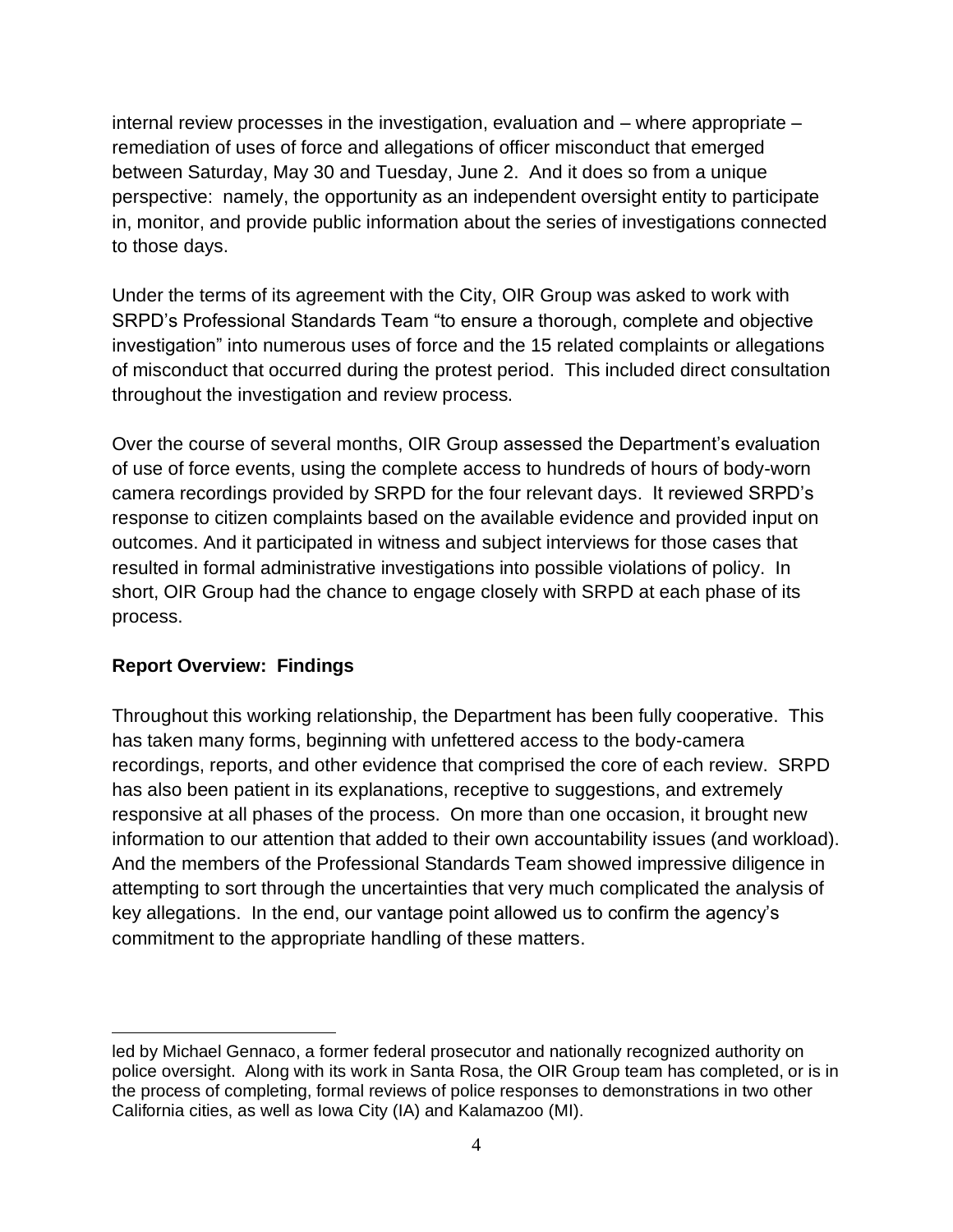In terms of *process,* then, these internal reviews reflect well on the Department in terms of their rigor and legitimacy. As discussed below, the *substantive* issues revealed by the process are more complex. There were indeed specific instances in which officers violated Department policy in ways that resulted in serious injury to members of the public. Importantly, the shortcomings that led to these injuries were *not* found to be a product of malice or deliberate intent. But the harms that resulted were nonetheless an important reminder of the respective policies' importance, and the Department held the officers accountable with formal discipline.

On other specific occasions, the Department determined that its personnel had failed to meet expectations, and the command staff intervened in the form of a documented counseling and/or other remedial steps. Other complaints that emerged from this period were reviewed carefully but led to the determination that no misconduct had occurred. These are discussed in more detail below.

More broadly, this large-scale internal review produced insights into operational shortcomings that were systemic in nature and that compromised performance in a few different ways. Some of these were a function of SRPD – like many other agencies around the country – having to respond to circumstances of a scale, intensity and duration that was quite unfamiliar. To its credit, the Department began the process of learning and adapting even as the unrest continued. Since then, its own internal assessments and this investigative scrutiny have generated additional ideas for reform.

Perhaps most notably, these include a significantly revised policy: one that clarifies and puts further restrictions on the authorized use of "Control Devices and Techniques." The new version of Policy 308 addresses the various less lethal munitions that were deployed in crowd dispersal efforts and that constituted the vast majority of force that was used. Because the appropriateness and safety of these devices in the unique context of protest activity continues as a worthy topic of review, these new policy updates are an important enhancement to the Department's approach.

The Report also discusses other tactical and process issues that emerged during the review and for which OIR Group recommends adjustments to future operations. Some of these ideas have already been implemented – again, to the credit of SRPD.

This Report is intended to offer a reckoning with SRPD performance during some of the most intense days in Santa Rosa's recent history. With an eye toward necessary accountability, it details ways in which the Department fell short – while also acknowledging the unlawful behavior that confronted it at the edges of the many peaceful demonstrations during that period. But OIR Group has long maintained that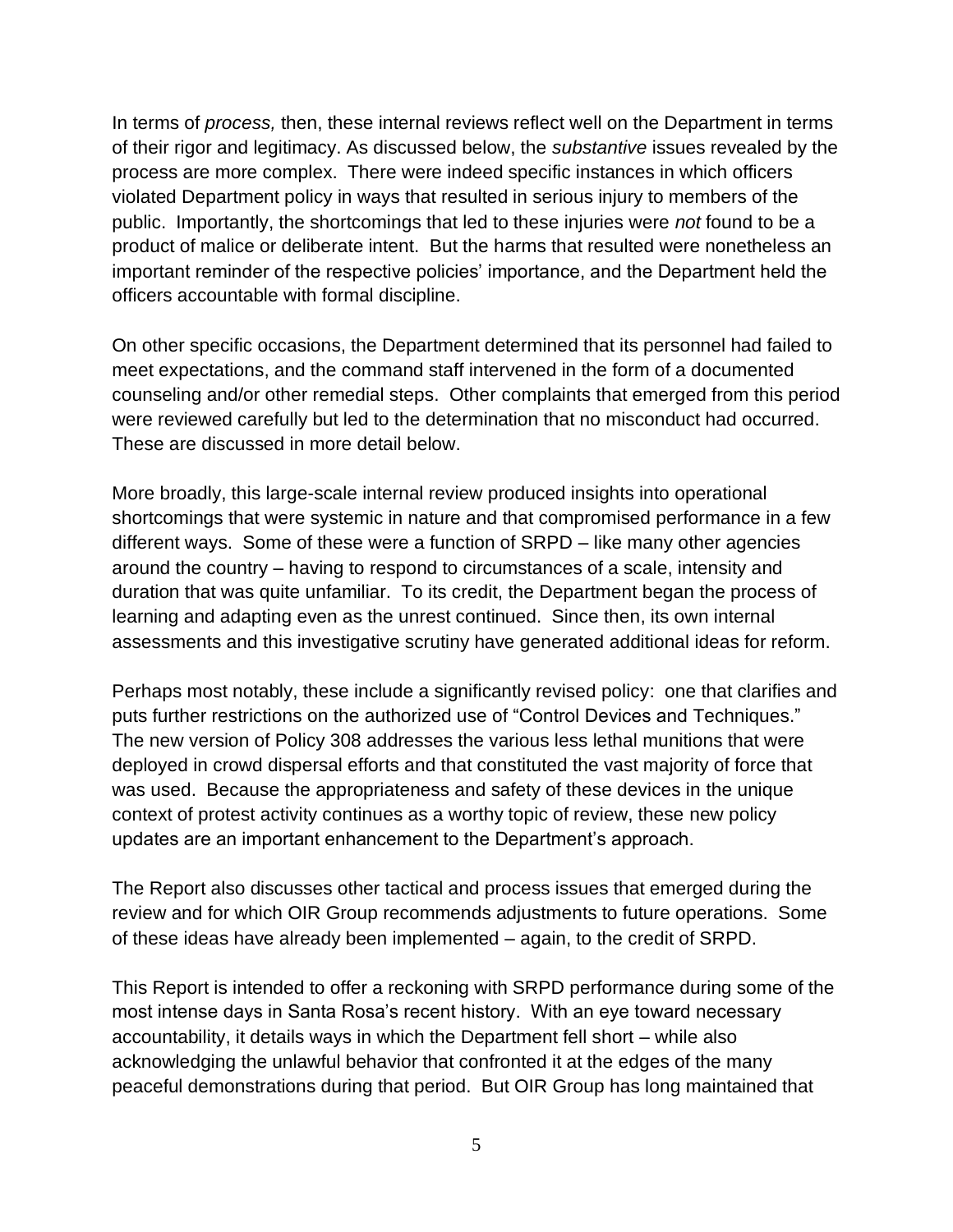the most worthwhile internal review processes within a law enforcement agency are also holistic and forward looking.

By holistic, we mean that the review extends beyond the bottom-line issues of policy compliance to assess performance issues more broadly and potential systemic concerns more pro-actively. The goal for these aspects of the internal scrutiny is to benefit from specific incidents as a source of lessons learned that can enhance the *future* effectiveness of individual officers and the agency as a whole.

Accountability and a commitment to ongoing reform have never been more relevant to the work of law enforcement agencies. By enlisting an outside entity to participate in these investigations and provide public transparency, the City is manifesting a recognition of these new expectations. Similarly, the Department's engagement with the process is another constructive sign. We hope this Report also proves to be a positive contribution to the dialogue with the community of Santa Rosa.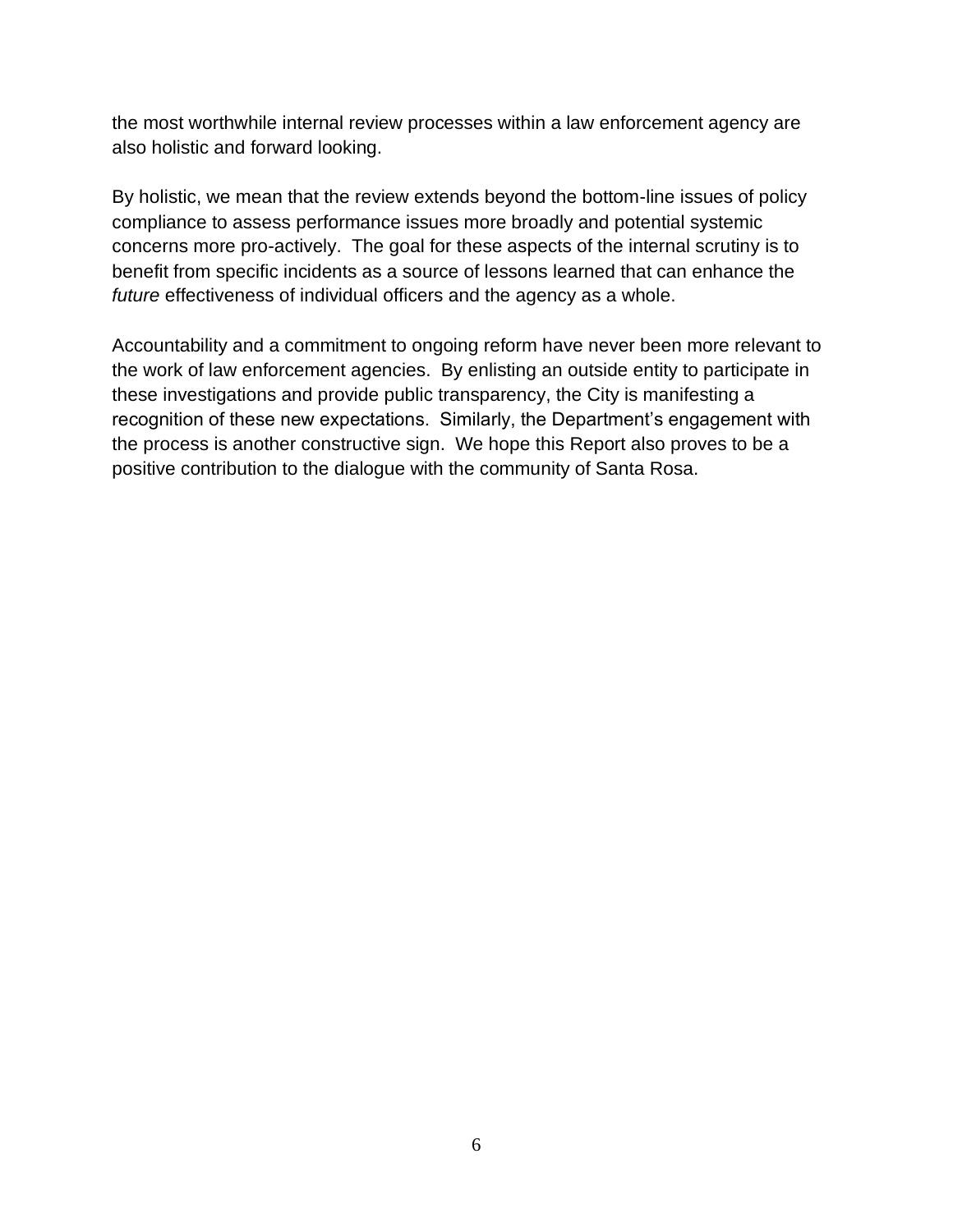### **Review of Uses of Force**

### May/June 2020: Extensive Deployment, Limited Assessment

SRPD officers used a high volume of force during the May 30 to June 2 window covered by this review, with the vast majority of these deployments occurring in the late night/early morning hours of Saturday into Sunday, and Sunday into Monday. Most of these occurred in the context of crowd control situations, as officers sought to enforce dispersal orders through chemical munitions (including numerous "tear gas" canisters) and 40mm "less lethal" impact rounds of various types. Some of the force was done in response to aggressive or assaultive behavior from members of the crowd: throughout those two nights in particular, officers were subjected to a large number of thrown objects, including rocks and fireworks. Some of the force was in response to efforts by crowd members to thwart the deployed gas munitions by covering them (as with cones) or throwing/kicking them back in the direction of the "skirmish line" that officers had formed to advance their efforts at clearing the downtown area. And a smaller percentage of the force (including takedowns and baton strikes) was used in the context of effectuating arrests against resisting subjects.

Well after the events of late May and early June, the total number of munitions deployments was eventually compiled to the best of the Department's ability by adding up everything that had been captured by body-camera recordings and/or individual officer reports. It constituted an unprecedent volume for the agency, including a total of more than 120 40mm "launched" munitions and some 30 individual uses of gas devices. $^3$ 

Along with being intrinsically reflective of the SRPD tactics in those specific days, these high numbers – and the unique circumstances in which the underlying actions took place – are factors in the difficulties the Department encountered in conducting an effective review. Unlike their normal force review process, which is clearly dictated by policy and consists of several steps of information-gathering and supervisory assessment, dozens of deployments occurred in short time spans as officers performed the mission of crowd control in its various forms.

The implications of this were various. SRPD's force policy that requires timely notification to supervisors occurred belatedly if at all – not out of an apparent desire to conceal (particularly since the body camera recordings were extensive, and since

<sup>&</sup>lt;sup>3</sup> The Department's Annual Report for 2019, available online, offers an interesting point of contrast: for the entirety of that year, SRPD used the 40mm less lethal weapon one time. There were zero uses of gas.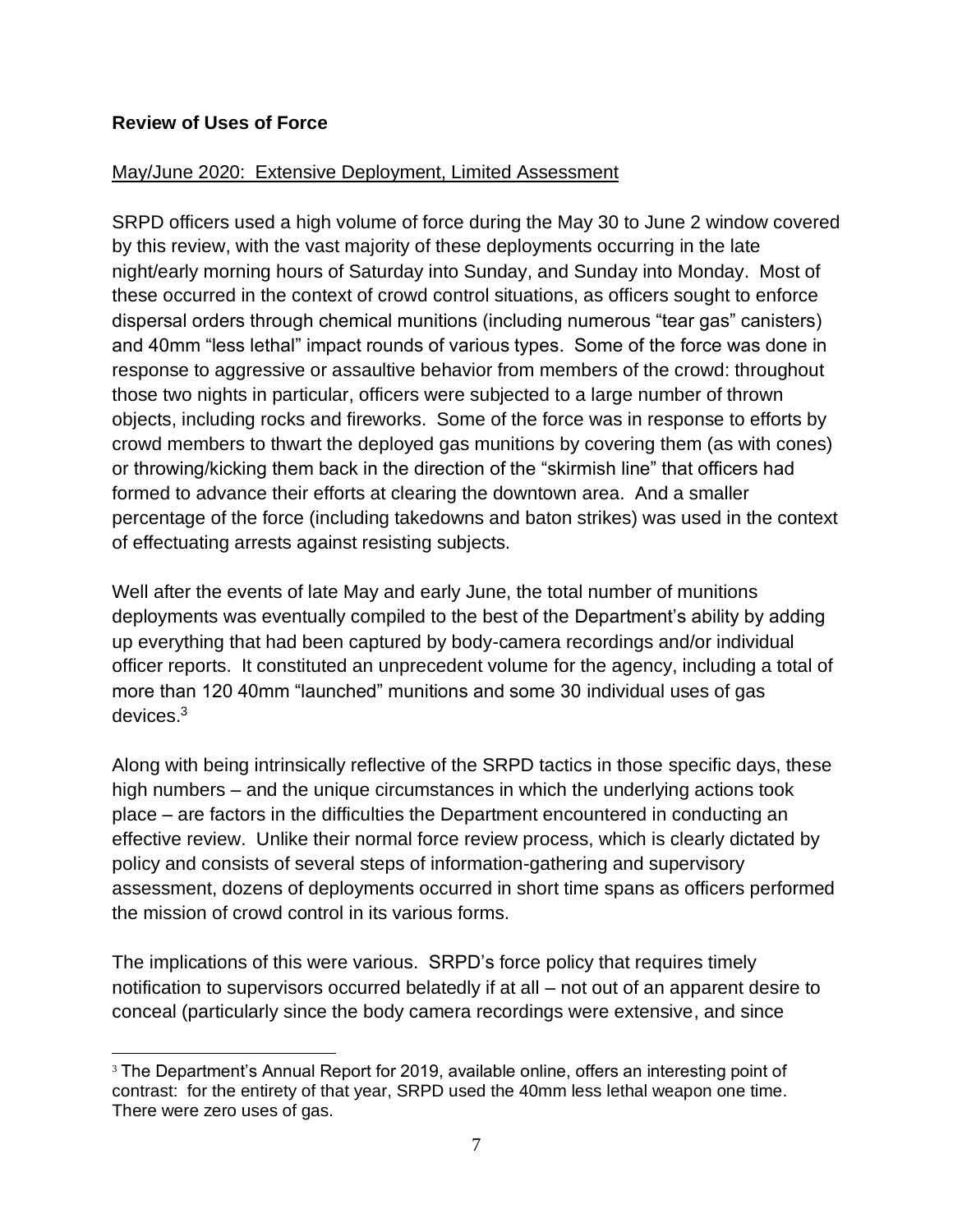officers had complied overwhelmingly with policy expectations about activation), but from the press of demands the officers faced during extended shifts that followed one another in close succession. It was frequently the case that a few days had passed before officers attempted to document their actions and the reasons for them – and they often did so without using the recordings to refresh their recollection. Nor did sergeantlevel supervisors perform their expected due diligence with the usual promptness or thoroughness. And another distinctive factor was that – again in a significant deviation from the norm – there was usually no identified subject who could be asked about injury or other relevant information. Instead, the overwhelming majority of subjects of the force were *not* taken into custody, and their identities or version of events or other relevant evidence were not documented.

Accordingly, there were many instances we noted in which report details were limited, omissions of specific deployments occurred, and analysis was cursory. This dynamic was compounded when the Department opted to stand down temporarily while waiting for guidance from the City about the potential role of an independent, outside entity.<sup>4</sup>

Although an understanding of the larger context is important, these shortcomings in thorough documentation and timely evaluation are nonetheless deserving of criticism – and a commitment to avoid such scenarios in the future. A concerted effort should have been made to have officers timely document and explain *each* deployment, and to give it appropriate supervisory consideration in a relatively timely fashion.<sup>5</sup>

RECOMMENDATION ONE: SRPD should enhance its planning, messaging to personnel, and supervisory follow-through to ensure that officer activities (including any and all uses of force) in the context of a large-scale event are appropriately and timely documented and reviewed

<sup>&</sup>lt;sup>4</sup> The exception to this general rule was in the efforts the Department had made quite promptly in June, after learning of injuries that had occurred in specific incidents. We also note that the Professional Standards Team did significant work over the summer in assessing the adequacy of documentation and identifying larger systemic shifts that were warranted.

<sup>&</sup>lt;sup>5</sup> It should be noted – both to credit the relevant officer and to reinforce the notion that it is feasible – that at least one officer who was involved in several force uses over the course of different shifts in that week was relatively meticulous in describing each one and the motivation behind it. OIR Group also noted other instances in which cross-references between recording and documentation reflected conscientious efforts by the officers.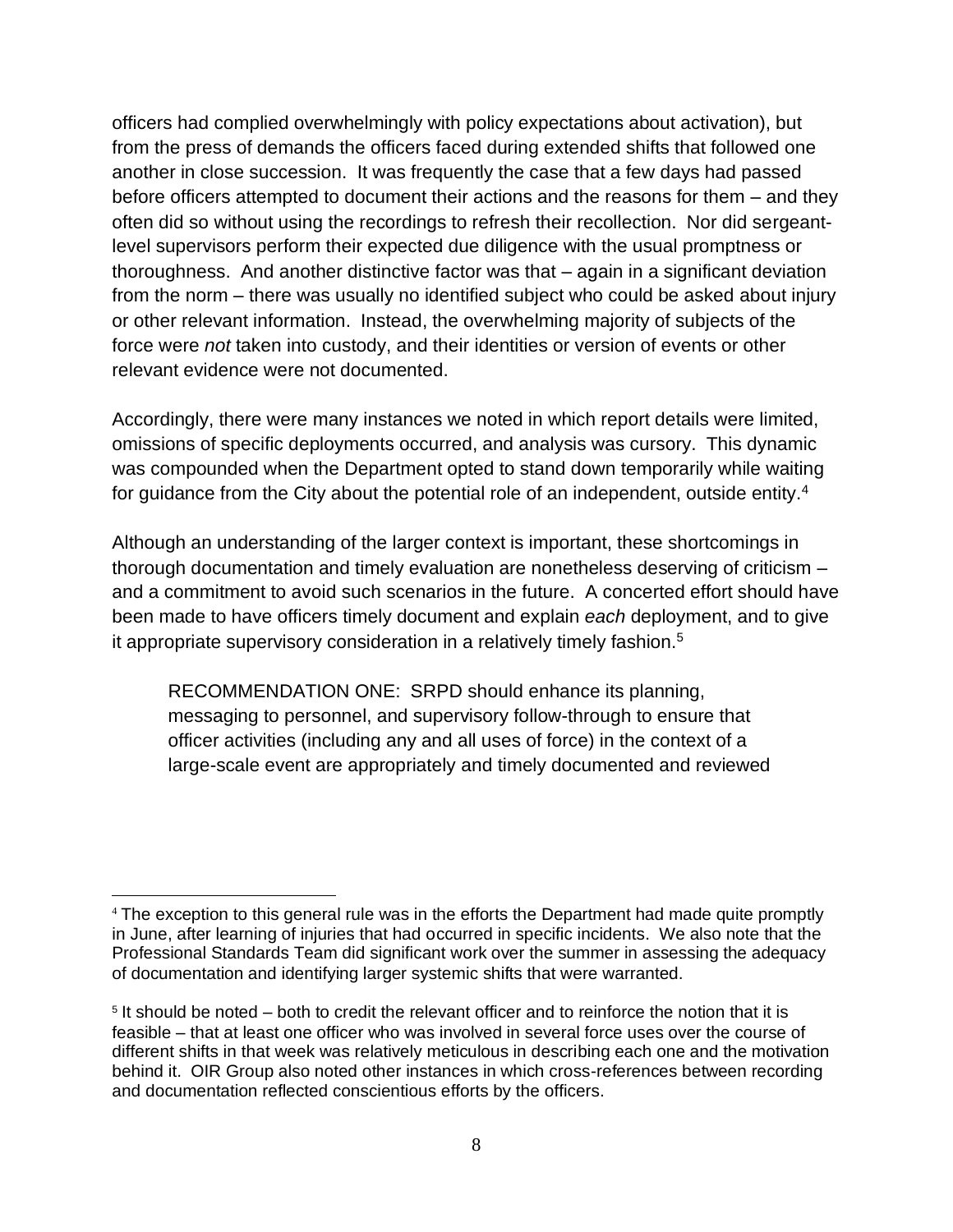Creditably, the Department acknowledges this issue and has already considered ideas for addressing it. $6$  The body camera recordings of some officers actually included an innovation along these lines – the officers narrated their observations and decisionmaking in "real time," an approach that surely facilitated their later recollection.

### Supplemental Process: Findings and Recommendations

When OIR Group was selected in September to play its part in the process, the Department's Professional Standards group undertook the sizable project of cataloguing and reaching some form of initial judgment on dozens of individual force deployments. Many of these were grouped together under individual "case numbers" that housed multiple deployments, based on proximity in time and the shared purpose of the officers at the given stage of an operation.

For example, as officers ordered the crowd to disperse from Old Courthouse Square on Saturday, there were subsequent and periodic confrontations that led to force deployments as the main cadre of officers advanced north on Mendocino Avenue in an effort to promote people's departure from the scene. Three different "city blocks" of this operation, which unfolded over the course of a few hours, were combined for analysis under one number. In such instances, the force was assessed individually but judged collectively as "in policy" under the umbrella of the officers' authority to respond to crowd resistance (and occasional aggression).

Importantly, some exceptions to these collective judgments *were* identified from within the larger assessment. These were "pulled out," given their own individual case number, and investigated more comprehensively. This occurred in the instance of known injuries to subjects, specific complaints from members of the public (some of which were by third parties), or issues that emerged during the review process. OIR Group was also responsible for some of these further inquiries – and in one case requested a formal administrative investigation that SRPD agreed to conduct.<sup>7</sup>

This process had limitations, many of which resulted from the original structural reporting flaws described above. The passage of time and the minimalist documentation made reconstruction and evaluation more difficult. Some of this, though,

<sup>&</sup>lt;sup>6</sup> Officer performance is significantly impacted by directly communicating expectations. Had officers been advised at crowd control briefings that each would be expected at the end of shift to document any force used, there would likely have been more adherence to SRPD reporting policy

 $7$  It involved a baton strike during an arrest and is discussed in more detail below.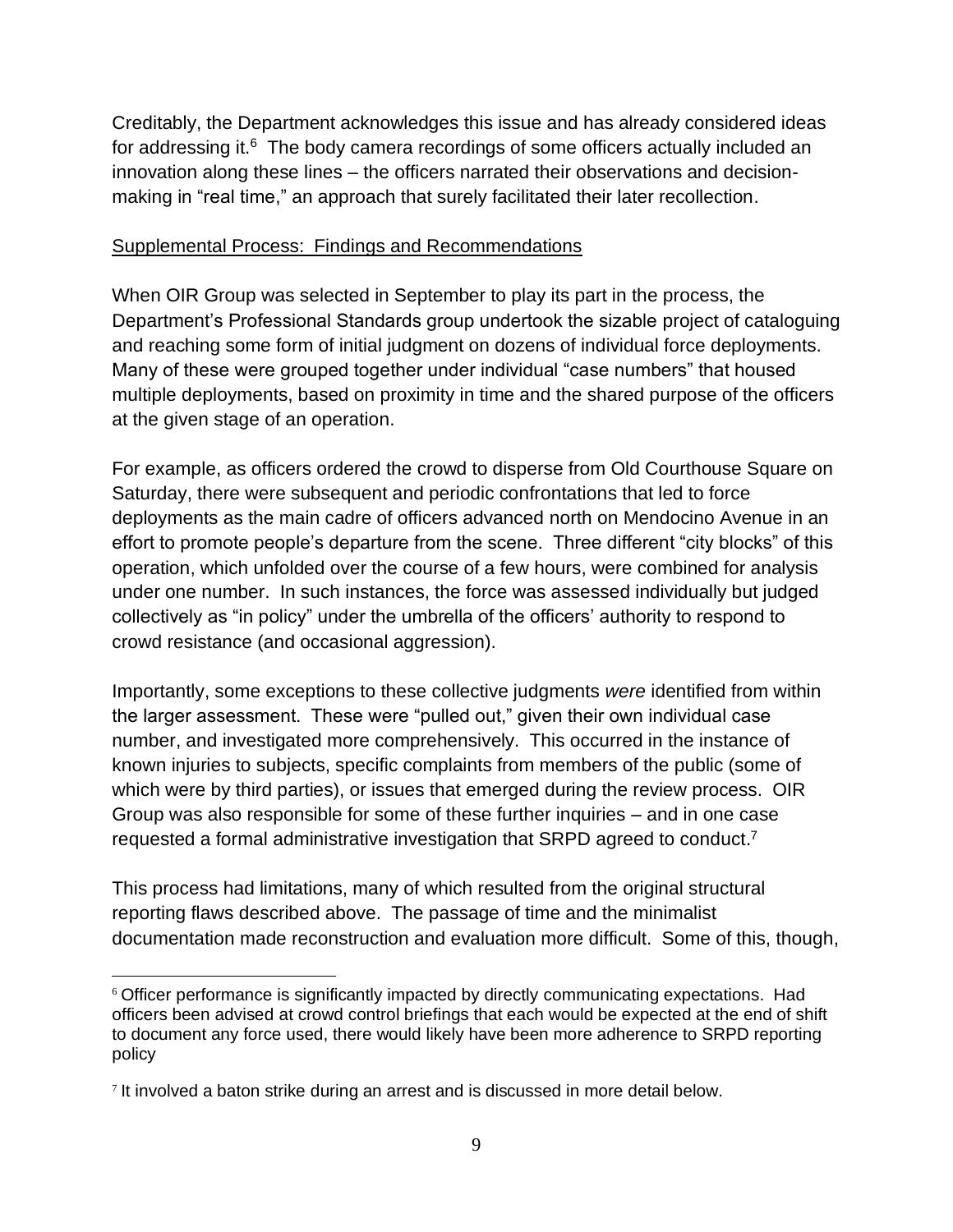was mitigated by the extensive body camera recordings and the Department's painstaking efforts at sorting through these hundreds of hours of video to establish a coherent, reasonably detailed description of unfolding events. <sup>8</sup>

Additionally, while the amount of work invested by the Department in this "after-the-fact" supervisory force review numbered hundreds of hours, and while OIR Group independently tracked the SRPD findings against its own access to reports and recordings, there was one misguided aspect of the Department's approach. This was the delegation of the lion's share of initial responsibility to a sergeant who had been highly involved with the deployments during the "busy hours" of the two primary days of confrontation – and had himself been responsible for multiple individual force uses that he was then attempting to assess.

This dynamic is highly irregular and, for obvious reasons, problematic. SRPD certainly acknowledged this when the subject was raised, while also citing the very unusual circumstances that were underpinning the project in first place.<sup>9</sup> And in fairness, there are explanations for how and why it happened, primarily relating to the very laborintensive nature of the review endeavor, the sergeant's assignment within Professional Standards, and that individual's relevant training and expertise. Perhaps most importantly, the Department committed to a secondary assessment of each one of that person's deployments, as conducted by a lieutenant. OIR Group also tracked the deployments as part of its participation.

Even so, that structural flaw complicated the process in ways that should have been avoided. An additional fact that illustrates this quite compellingly – while also speaking to the Department's remedial safeguards – is that the sergeant in question actually became the subject of a formal investigation with regard to one of his force deployments, and a policy violation was sustained. Accordingly, we encourage the Department to develop protocols that reinforce and ensure the normal distinction between participants and reviewers.

RECOMMENDATION TWO: SRPD should utilize its supervisors in traditional command and control functions to the extent possible and leave actual force deployments to its line level officers.

<sup>&</sup>lt;sup>8</sup> Interestingly, it should also be noted that the recordings, while enormously useful, were certainly far from conclusive in establishing the legitimacy of many individual deployments. This was particularly true with the 40mm munitions, which were often targeted at people who were not clearly discernible on the recordings due to distance and dark conditions.

<sup>&</sup>lt;sup>9</sup>In normal conditions, it would be both rare for a sergeant to use force at all and relatively easy to assign its evaluation to another supervisor.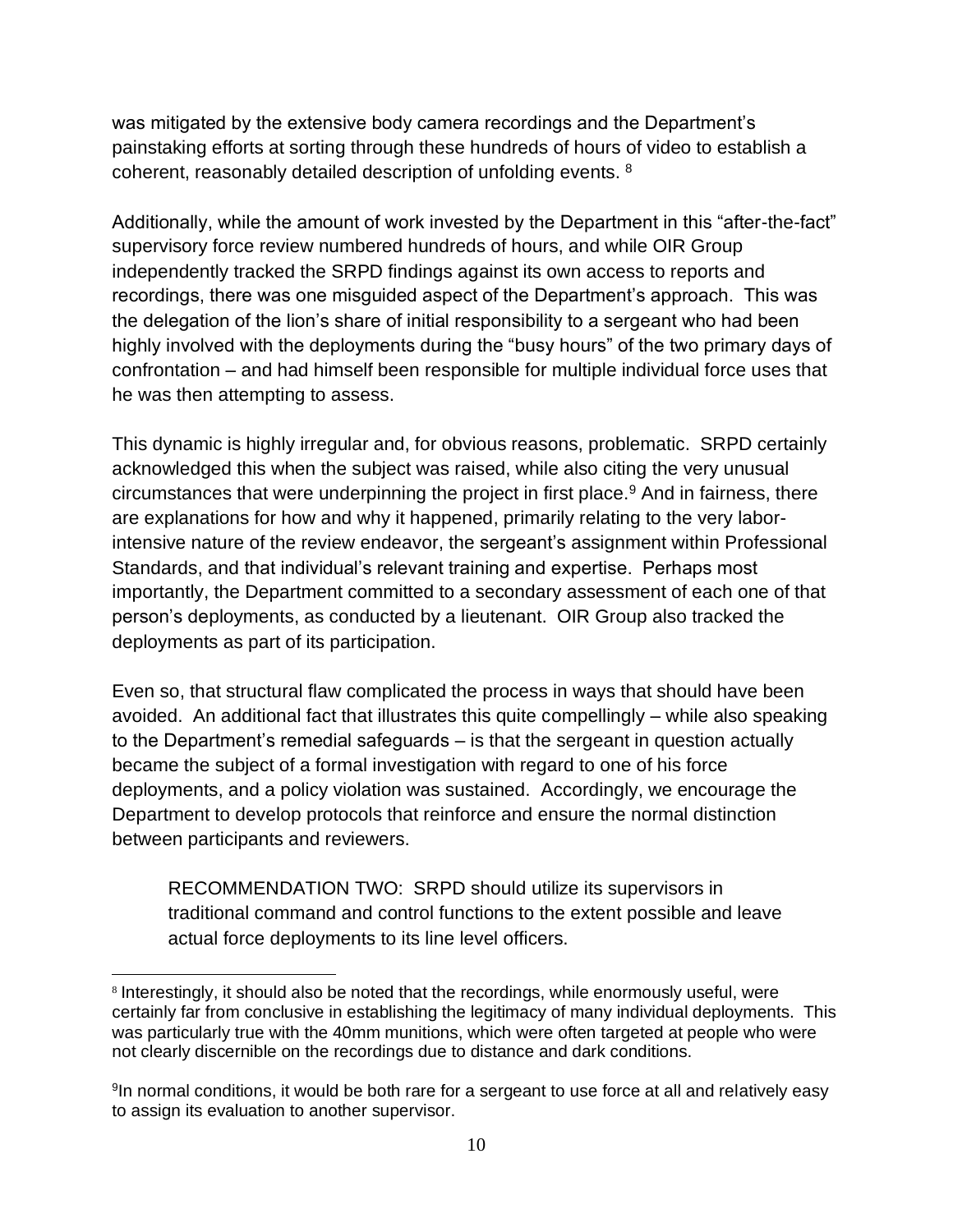RECOMMENDATION THREE: SRPD should ensure that its force review process maintains appropriate objectivity by avoiding the involvement of actual participants in the underlying deployments.

Overall, we concurred with the assessments of SRPD regarding compliance with policy in the multiple uses of force we evaluated. Much of this was because there was clear evidence in support of the outcome; in other instances, we did not have a basis for disagreeing with the Department's finding even though (or because) the available evidence was limited. This evaluation process was often interactive, and the Department's representatives were extremely diligent about answering questions, addressing concerns, and considering alternative points of view. On the very few occasions when we might have reached other conclusions if acting on our own, we had robust discussion with Department leadership and ended up sufficiently satisfied that its ultimate course of action was reasonable.

Apart from issues of individual deployment and accountability, the larger, more systemic issues that we identified along the way included the following:

• *Use of the 40mm Launcher*

As cited above, the 120 individual deployments of 40mm munitions by SRPD officers, most of which occurred over the course of several hours on two separate nights, was an extraordinary event in the Department's history. The overwhelming majority of these occurred in the context of attempting to effectuate dispersal orders, in response to a range of unlawful activity (including vandalism, attempts at looting, interference with traffic, and aggression toward police in the form of myriad thrown objects). The rounds themselves were comprised of various less lethal options, from "impact" munitions intended to strike individuals to gas-bearing cartridges that the launcher allows the user to send further "downrange" than a thrown canister or other variety.

While the issue of tear gas deployments is its own question (that we discuss more fully below), almost 100 of the 40mm launcher's individual uses were "impact rounds" that targeted members of the crowd for various reasons. Reliance on this tactic in the "crowd control" context became part of the nation-wide scrutiny of law enforcement in the aftermath of the demonstrations in multiple jurisdictions. Among the issues were the injuries that sometimes resulted – some quite serious and not consistent with intended effects of the munitions – as well as the difficulty of appropriate specific, reliable target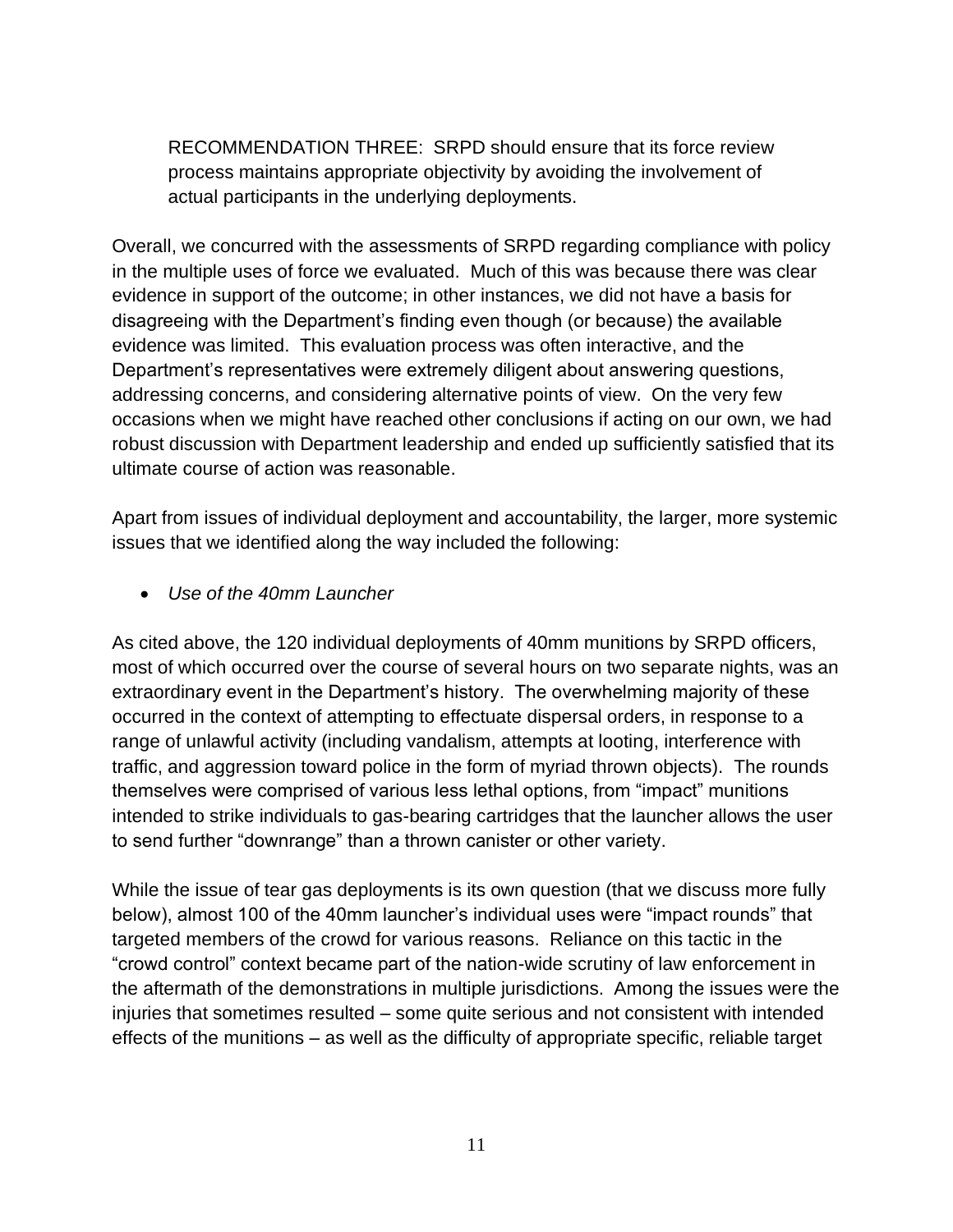acquisition in the context of a dynamic crowd situation. Both of these concerns were relevant in Santa Rosa. <sup>10</sup>

Another issue worth further consideration is the unique context of the protests, and the advisability of a relatively aggressive tactic in what was essentially a mission of crowd dispersal rather than arrest. To be clear, the overwhelming majority of these uses as reported in Santa Rosa were responsive to specific unlawful acts, most commonly assaultive behavior by particular crowd members (especially in the pervasive throwing of various objects toward law enforcement) or efforts by individuals to thwart the gas munitions by covering them or directing them back toward the line of officers through kicking or throwing. A smaller number were more ambiguous, and we discussed individual instances with the Department to request further consideration and review. But an important distinction between "peaceful protest" and volatile, dangerous resistance to the police should be kept in mind.

The larger exercise worth pursuing is a re-thinking of the entire dynamic that gave rise to these deployments. Even when technically justified, the less lethal munitions in Santa Rosa were a confrontational exercise of state authority that in some ways became self-perpetuating: they served to *fuel* the hostility toward police that was animating much of the crowd's behavior in the first place, thereby provoking more antagonistic acts – and further police retaliation. Cities, states, and judges faced with similar concerns have moved to prohibit or severely limit the use of less lethal munitions in the protest context.

Certainly, whether to keep policies as is, place greater restrictions on less lethal deployment, or prohibit their use in a First Amendment context altogether, solutions to this paradigm are not easily arrived at. SRPD representatives explained to us that it did not consider simple retreat to be an option, out of (reasonable concern) that at least some of the demonstrators would exploit the opportunity to re-engage in the problematic activity that had prompted the original declarations of an "unlawful assembly." And the blurred lines between genuinely peaceful protesters and aggressive agitators have confounded jurisdictions across the U.S.

What *did* eventually seem to work in Santa Rosa was the shift to an arrest-based strategy that limited the amount of ongoing physical confrontation that occurred. After waiting a few hours until after a City-imposed curfew had gone into effect, SRPD made announcements and then engaged in multiple arrests – very few of which led to a use of force. This strategy also had its detractors. But minimizing physical force is a value.

<sup>&</sup>lt;sup>10</sup> We discuss specific incidents of concern – and the investigations that arose from them – below.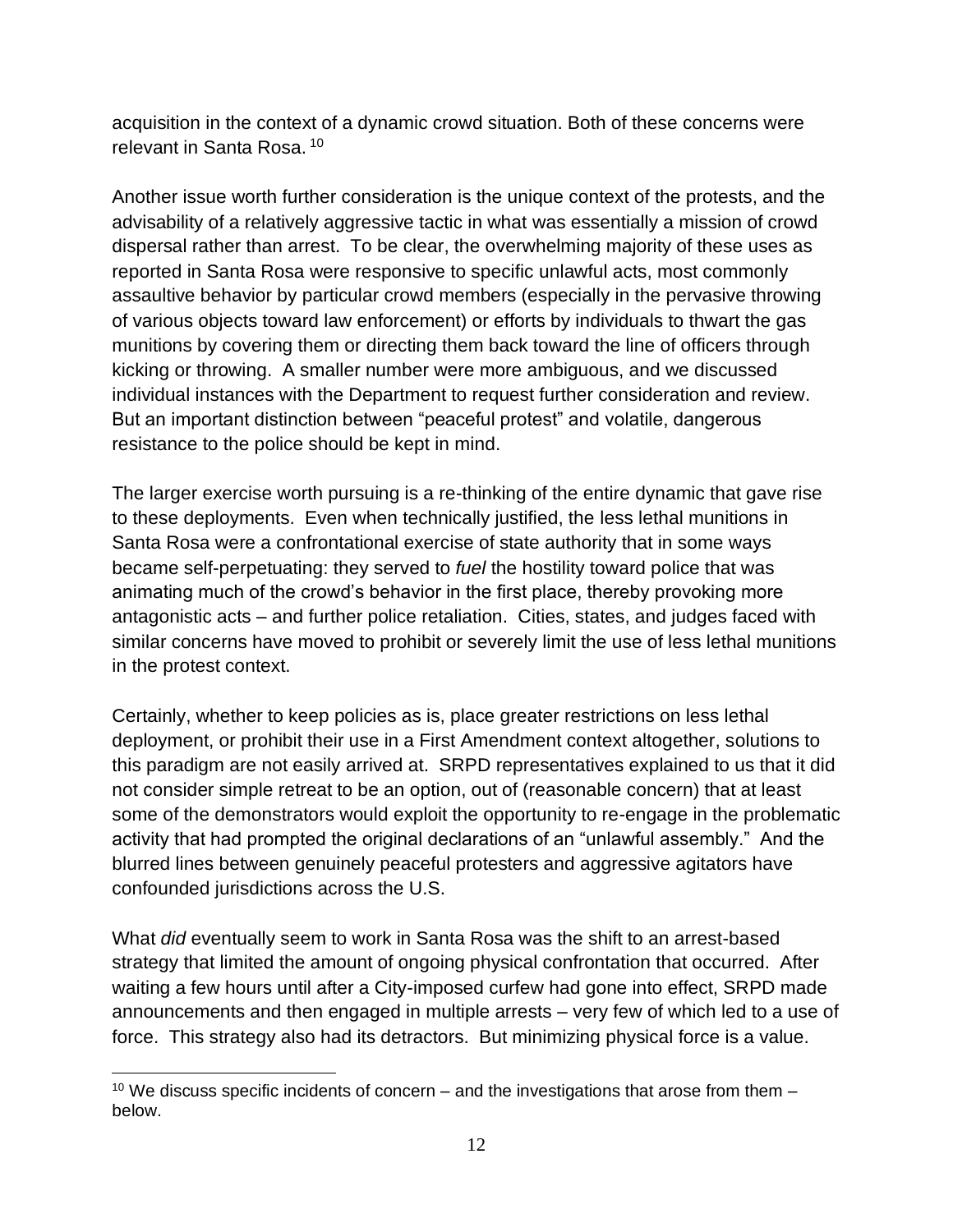More specifically along those lines, and importantly, SRPD's leadership took ownership of the widespread discretion it had given its officers with regard to the 40mm deployments. It realized that the clashes that the City had experienced warranted a review – and ultimately a tightening – of its 40mm policies. The new version addresses specific behaviors and places more limits on officer "reactionary authority." This detailed new policy, along with the training and supervisory emphasis that presumably is accompanying it, should help clarify (and reduce) the number of future instances that deployments occur.

While the policy is an important step forward, there is room for SRPD to do more. Former President Obama's Task Force convened during his administration and offered a number of recommendations for policing in the 21<sup>st</sup> Century that have been viewed by many police professionals as aspirational. One of the key recommendations coming from the Task Force is that policing should engage the community when considering significant changes in policy. SRPD did not do this in reformulating its policy regarding the use of less than lethal options. In light of the high community interest on this issue, the City should convene a broader discussion about whether and how less lethal munitions should be deployed in the First Amendment assembly context.

RECOMMENDATION FOUR: SRPD should engage with its community to determine whether and how less lethal munitions should be deployed in a protest situation.

• *Dispersal Orders*

One of the arenas for debate as the nation-wide demonstrations ran their course last June was the legitimacy of "dispersal orders" that were issued by law enforcement in an effort to end crowd gatherings that had allegedly become unruly/unlawful in one or more ways. These orders were often the precursor to uses of force that included "crowd control" techniques such as the deployment of tear gas.

The appropriateness of these tactics has been called into question on several fronts. The gas, in particular, has engendered controversy – in part as a unique symbol of oppressive government authority but also because of the difficulty in controlling it, and the indiscriminate way it effects people who may have varying degrees of culpability.<sup>11</sup>

 $11$  It is telling that no one in SRPD could recall the last occasion in which the agency had used tear gas in a crowd control context.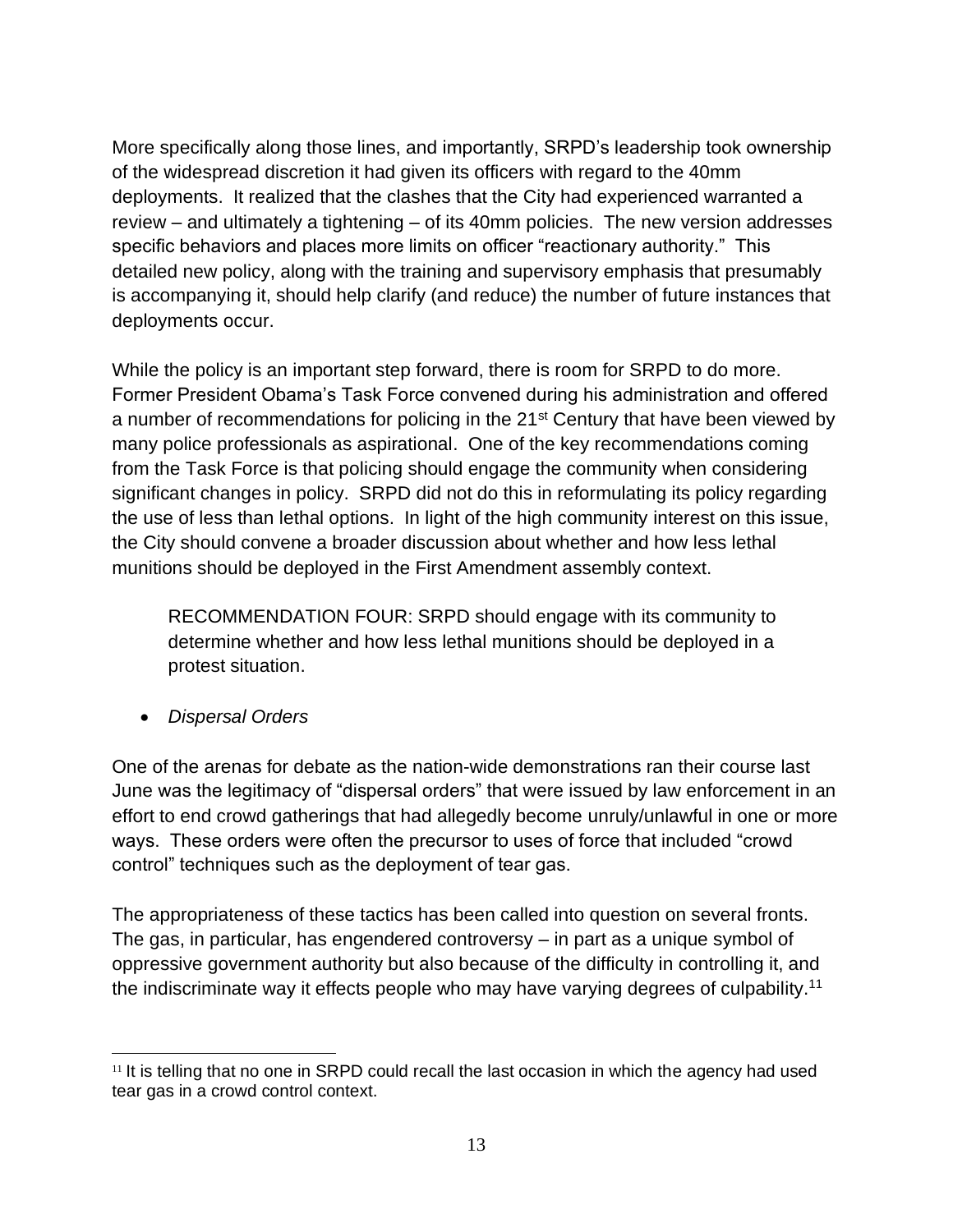Another fundamental question is the legitimacy of the dispersal orders in the first place, and whether they were used too readily and as a pretext for suppression of speech.

It is not surprising, then, that two of the individuals who made legal claims against the Department based them on their experience in encountering tear gas during their participation in protest activity. SRPD found that its officers had acted in keeping with current policy – and that at least one of the deployments cited in a claim had actually involved the Sonoma County Sheriff's Department.<sup>12</sup> We concurred with this outcome. We also note that SRPD had followed protocol in its justifications for the declaration of unlawful assembly and its use of appropriate announcements.

The larger issue of whether tear gas should be an authorized tactic in the contemporary protest context is one which we certainly encourage SRPD and the City to continue engaging with its public and to reach a collaborative consensus. At the same time, we found resonance in the concern raised within complaints that they were subjected to gas "without *audible* warning or provocation." [Emphasis added.]. Particularly at the outset of the clashes with police that unfolded over several days, we noted multiple instances in which hostile crowd reaction was predicated at least in part on seemingly genuine confusion as to what was happening and why. Given our own difficulty at times in discerning the warnings as we reviewed the video, this seemed understandable – and important to avoid in the future.

In our view, it is central to the legitimacy of dispersal orders that they be well-founded in terms of the provocation, clear, issued well in advance of actual force, advise members of the crowd where they should disperse to, and are sufficiently audible that they eliminate any ambiguity or uncertainly on the part of crowd members as to the status of the situation. The Department has acknowledged room for improvement in this regard and has purchased new equipment that should improve capacity and performance when announcements are required in a large crowd environment.

RECOMMENDATION FIVE: SRPD should revisit, refine, and reinforce its protocols for clear communication with crowds to avoid confusion or uncertainty to the extent possible.

RECOMMENDATION SIX: SRPD and its community should engage in discussion as to whether tear gas should be deployed in First Amendment

<sup>&</sup>lt;sup>12</sup> Additionally, it should be noted that the Department's first use of tear gas was on Saturday night, in mutual aid support of CHP in an effort to clear protestors from the 101 Freeway, and following a CHP dispersal order. Whether SRPD should deploy tear gas in a mutual aid context is a related question deserving of community dialogue.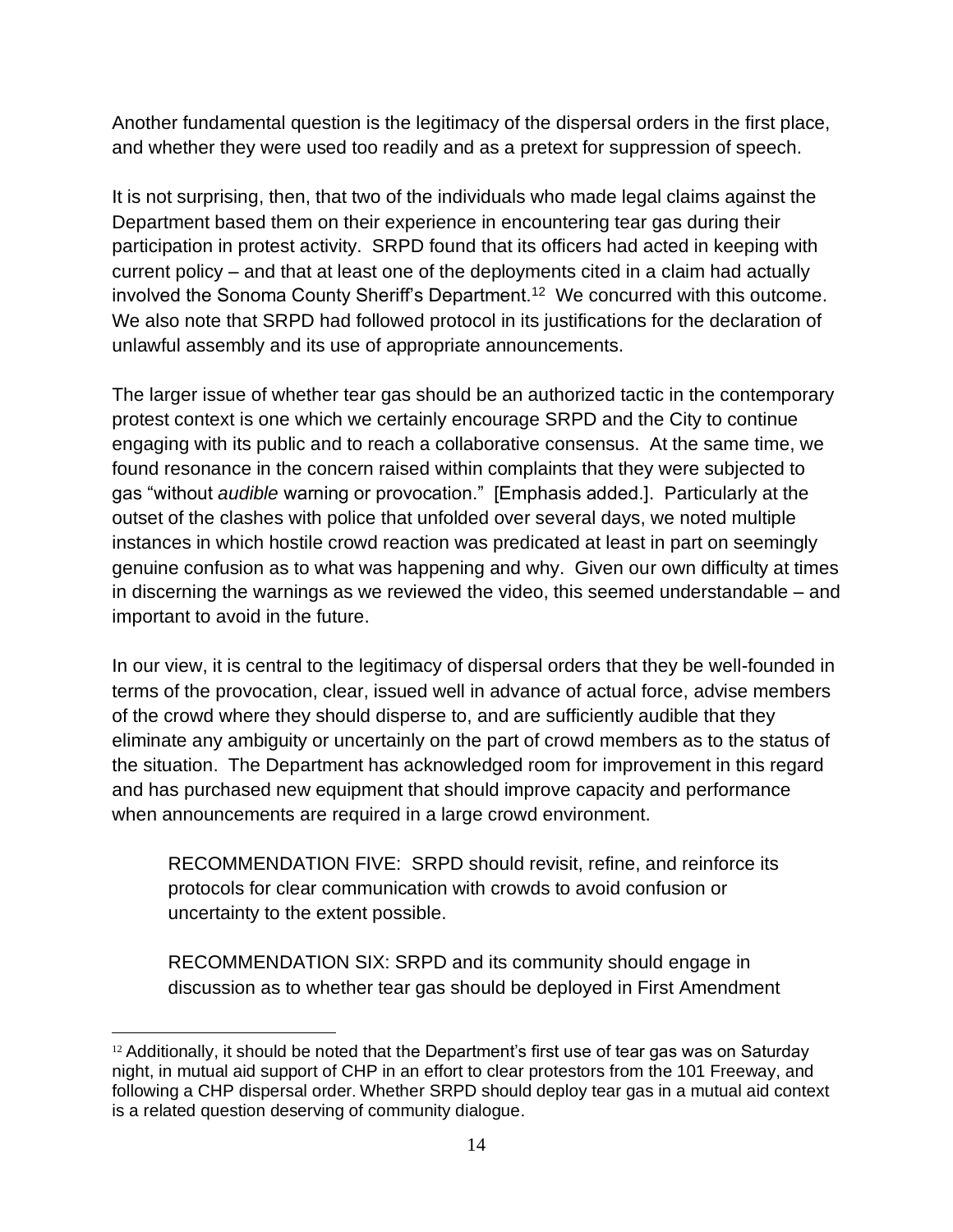protected gatherings and if so, whether limits should be placed on its use or authorization.

# • *Arrest Teams*

We noted a handful of force encounters in which SRPD officers were determinedly trying to dislodge and disperse individual protestors who were resisting through simple refusal to move (as opposed to aggressive action of any kind). This ended up resulting in awkward, close proximity efforts at shoving people that left a poor impression and were of mixed effectiveness.<sup>13</sup> Regardless of whether the shoves were within SRPD's force policy, the larger question was whether such force was necessary, effectual, and proportional to the situation being encountered.

The Department came to recognize that dealing with such individuals through assigned arrest teams would be a more effective tactic, and adjusted accordingly. As we noted above, this reduced the number of force uses.

## **Misconduct Investigations**

# Identified Policy Violations in Conjunction with Injuring Force

The most serious consequences of SRPD actions during this period involved force issues. One relates to a serious facial injury case. It occurred in the early morning of Monday, June 1, in one of the final hours of a protracted series of confrontations between police and protestors following an initial order to disperse. In the midst of multiple deployments of various kinds, directed at a large grouping of protestors who were positioned at an intersection and who were engaged in various forms of resistant behavior (including throwing objects at the line of officers), the man was struck in the face from long range. He got up under his own power and left the scene, and the Department was not aware of what had happened to him until much later.<sup>14</sup>

 $13$  This included the odd, ineffective "steamrolling" of two seated protestors in Old Courthouse Square on Saturday night. They were unhurt, but the tactic reflected poorly.

 $14$ Months into the investigation, the Professional Standards Team became aware of a contemporaneous recording in which an officer was heard reacting inappropriately to the injury after apparently witnessing it occur. (He was some distance from the officers actually deploying force, who were seemingly not aware that the man had been struck in the head.) While this comment was not directed at (or heard by) a member of the public, it was disappointing in its callousness. The Department addressed this inappropriate behavior through formal non-disciplinary remediation.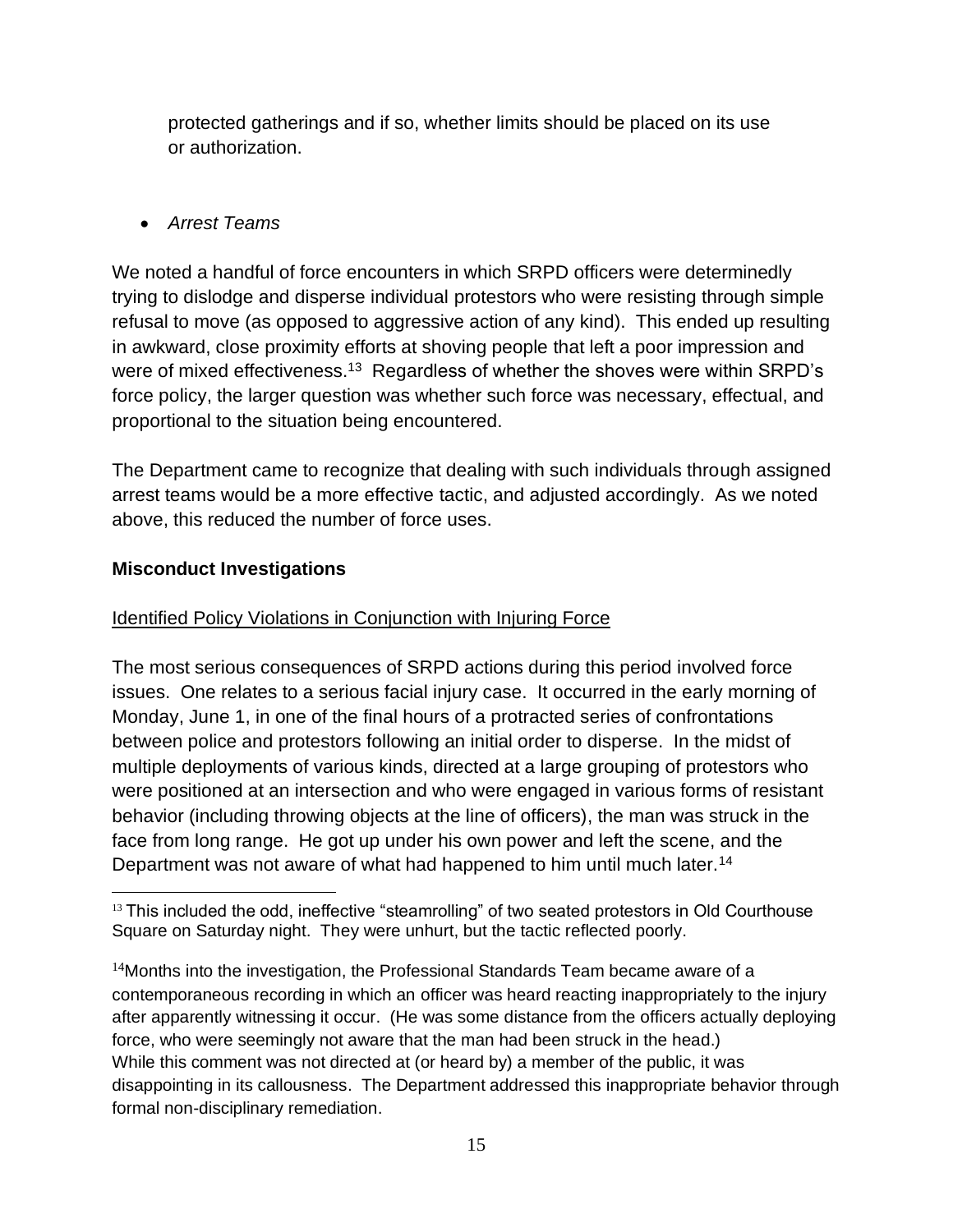Reaching this conclusion was an extremely lengthy – and at times convoluted – process. SRPD was genuinely unclear for months about the specific manner in which the individual had been injured. Though relevant evidence certainly existed, it was far from definitive, in part because the distance, darkness, and confusion of activity created persistent ambiguity. Different theories – including one posited by the victim himself in his legal filings that was eventually discounted – emerged about what exactly happened and why. Indeed, an outside expert on munitions had reviewed the body camera recordings and made an initial finding that he then revised – only to have *that* theory somewhat debunked during a detailed interview with the subject officer that occurred later.

Ultimately, SRPD reached a conclusion about what had happened, and whom should be held accountable. The officer who was found to be responsible is receiving discipline for unsafe practices in the deployment of his 40mm launcher. The evidence does *not* establish that harm to this particular person was intentional or at all driven by his profile in the community. On the contrary, officers did not give any "real time" indication during recordings or otherwise that they knew his identity. Nor is it at all clear that he was even the intended target of the round at issue, and no evidence suggests that any officers deviated intentionally from SRPD's prohibition against aiming such munitions at the head. Nonetheless, the officer is receiving formal discipline for the way in which the less lethal force was deployed.<sup>15</sup>

The other sustained discipline case involving force relates to the use of "barricade rounds" with the 40 mm launcher in the crowd control context. This should never have happened. The special rounds are intended for tactical purposes and are designed to penetrate surfaces (such as windows) so that gas can be released against a "barricaded" subject. Unfortunately, there were several issues that allowed this to occur. One was the fact that a canister full of a new style of barricade round had been ordered a couple of years earlier (and never previously used). This round was very similar in appearance to the black-tipped hard foam "baton" rounds that the officers were authorized to use (and did use in high volume throughout those days). Another was that control of the retrieval and distribution of munitions as the night went on was seriously inadequate -- a function of poor protocol and the extraordinary demands of the situation.

<sup>&</sup>lt;sup>15</sup>The investigations for this and other cases discussed in this Report are complete, and notices as to intended consequences have been prepared. However, it should be noted that, at the time of this writing, the final steps of the process – which include officers' standard rights to further consideration and/or appeal of discipline – are still pending in some instances.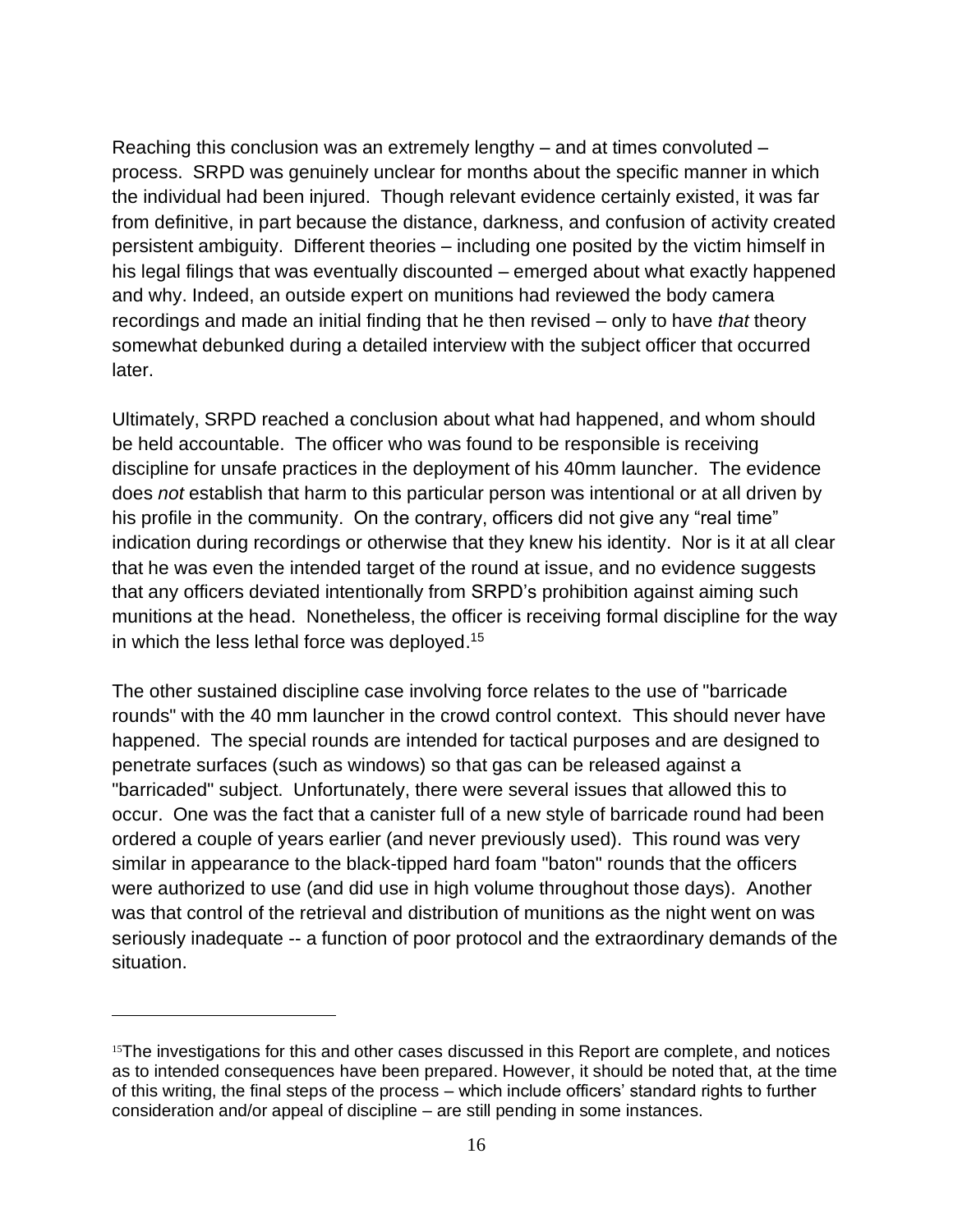The canister of fifty rounds made its way into the field under specific circumstances that remain unknown in spite of significant investigative efforts. It is believed that four of these rounds were ultimately used before the Department fully recognized and addressed the problem. Only one is believed to have struck anyone; unfortunately, it resulted in serious injury. While some of the underlying failings were more of a "systemic" problem (for which corrective action as subsequently taken), the Department also found that individual officers needed to be held accountable for their involvement. These sustained allegations (all leading to formal discipline) included the following:

The officer who actually fired the round that resulted in serious injury to the subject's groin was found to be culpable. Although he plausibly denied knowing that it was a barricade round (which he understood to be a completely inappropriate munition for the context), he ultimately bears responsibility as a grenadier for whatever comes out of his weapon. He is believed to have fired two of the other rounds as well, but it did not strike any individuals.

Another grenadier was determined to have fired the fourth barricade round. This happened the following night. The round did not hit anyone, but that officer was found to have violated policy under the same principle as his colleague (though he received a lesser discipline in light of the relatively benign outcome of his deployment).

Four other officers were interviewed as subjects because of their own alleged involvement in distributing or possessing the rounds. Three of these individuals were exonerated -- including an officer who unequivocally recognized the problem as the canister of rounds initially arrived in the field. However, as that individual stated in his interview and as recordings confirm, he took appropriate affirmative action in flagging the issue for two different supervisors -- both of whom were experienced tactical officers for whom the significance should have been clear. One of these sergeants is no longer with the agency and declined to cooperate with interview requests. The other had seemingly (and somewhat plausibly) forgotten the relevant brief exchange by the time of his interview in March, but upon review of relevant recordings acknowledged what had occurred. While he had apparently taken some preventive action with members of his immediate team, he failed to assert himself more proactively to alert others and make sure the rounds would not be used. He is receiving formal discipline.

The harm caused by the deficient handling of these dangerous rounds was severe – and could easily have been worse. Accordingly, and along with individual accountability, the Department's responsive steps in addressing the underlying systemic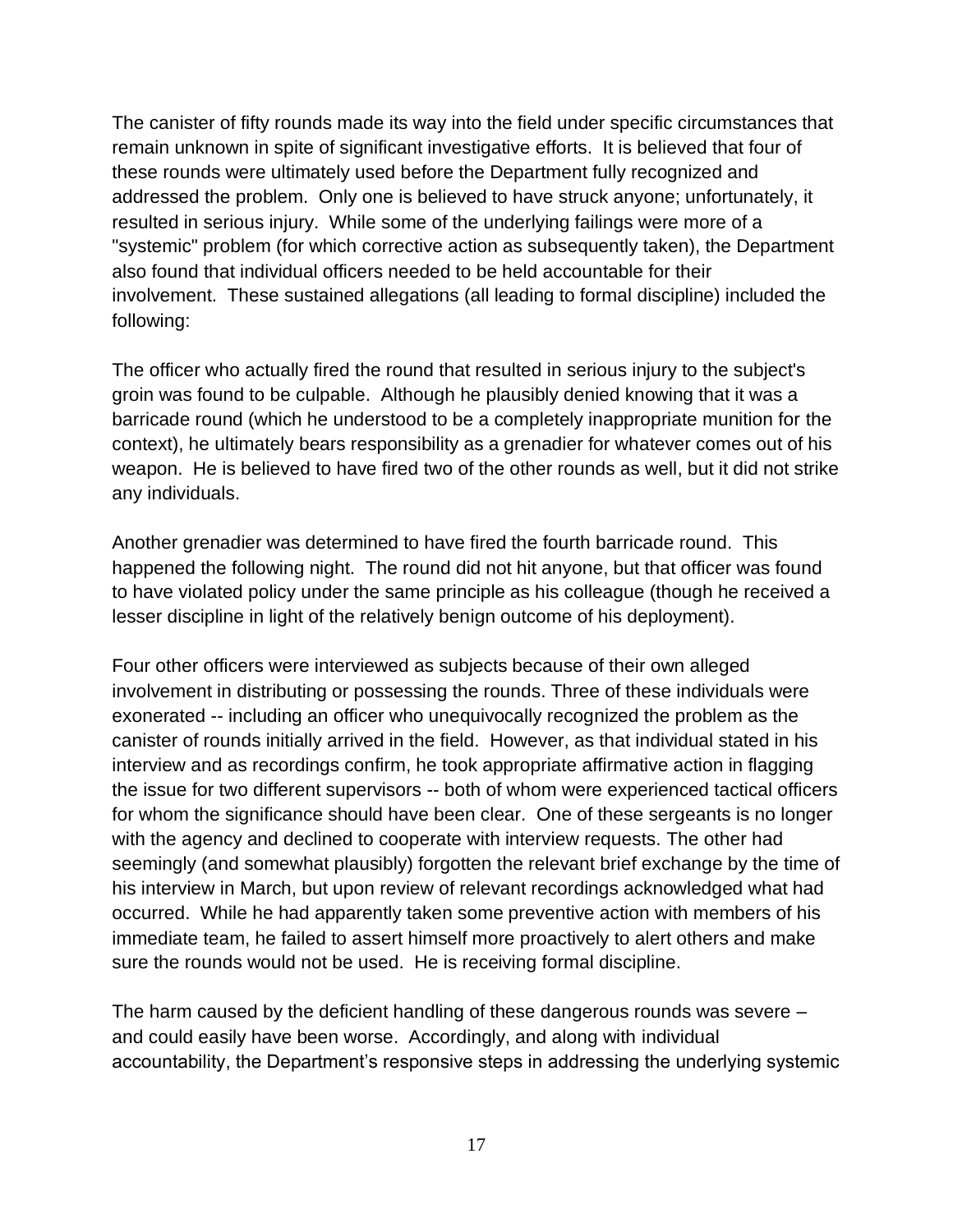flaws is of paramount importance. Our understanding is that this process is well underway.

RECOMMENDATION SEVEN: SRPD should review and amend its protocols for the purchase, storage, and distribution of the various types of 40mm less lethal munitions, and should add safeguards that would ensure the highly restricted and supervised use of "barricade rounds" for their intended function.

## Other Force or Injury Cases: No "Sustained" Findings of Misconduct

In separate instances that resulted in subsequent media attention and legal claims, two other individuals – one female adult and one male adult – who had participated in protest activity were struck in the head and injured. Both asserted the culpability of SRPD and offered theories as to what type of munition was involved. The Department conducted investigations into both allegations, but the results were inconclusive.

In the case involving the man, his legal claim did not provide specifics about the circumstances in which his injury had occurred. SRPD was not previously aware of an incident involving the man, and was not able to connect any of its known uses of force to an outcome that involved him. (It did, however, use media accounts in an effort to narrow down the possible deployments at issue. This, however, did not lead to corroborating information.)

Through his attorney, the man declined to give a statement to the SRPD investigators, and the complaint case generated by the Department did not ever identify a subject officer. In fact, it is not entirely clear that the force at issue was even deployed by SRPD personnel (as opposed to one of the Department's mutual aid law enforcement partners).

In the other case, the Department was able to make significant  $-$  but not conclusive  $$ determinations as to how the woman was injured. Using a private person's video recording of the event's immediate aftermath, and syncing it through visual evidence to officer body camera recordings from the other direction, the Department established the time and place of the incident – a notably active skirmish between officers enforcing dispersal orders and a crowd that was resisting with varying degrees of intensity or aggression. Still, limitations in the camera angles and field of vision meant that the exact particulars of the case remain unclear. Three officers were identified as having deployed *potentially* relevant munitions during the tight window of time that the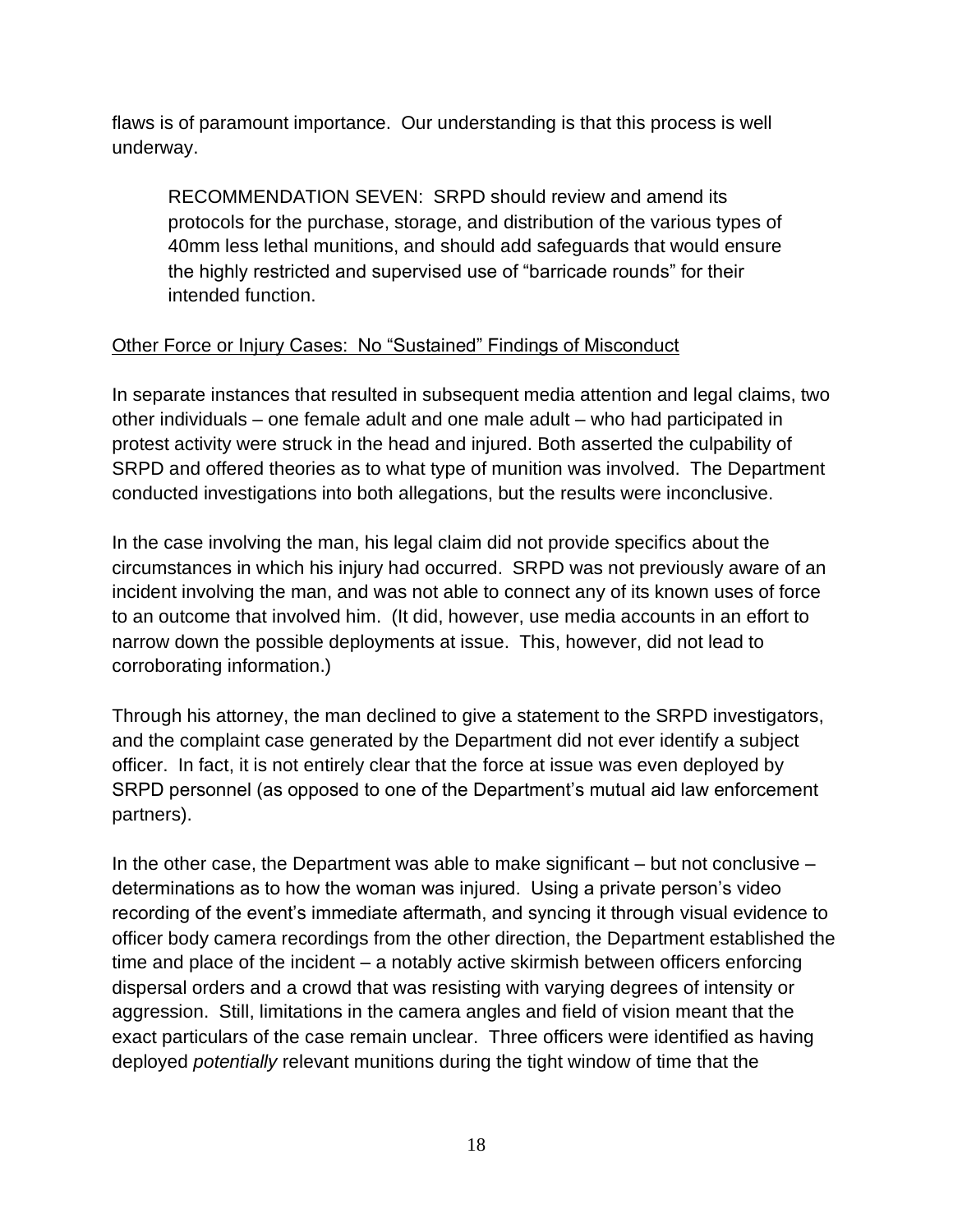investigation established. However, none of these individual munitions was definitively linked to the woman's injury.<sup>16</sup>

This open-endedness is, of course, unsatisfying on one level. But SRPD seems to have engaged in appropriate due diligence in reaching this impasse. Moreover, if more relevant information becomes available in the future, there is no obstacle to the Department's revisiting issues of possible accountability in each of these matters.

In another legal complaint connected to a use of force<sup>17</sup>, the Department initiated an investigation and found the officers' conduct to be in policy. This involved an individual who was arrested in Old Courthouse Square on Saturday night after physically engaging with the officers on a "skirmish line" in defense of a couple of protestors seated on the ground. OIR Group reviewed multiple body camera angles and found the officers' actions (which included a baton strike and takedown to overcome resistance) to be justified.

# Additional Misconduct Allegations Leading to Accountability

Another officer is receiving low-level formal discipline in connection with a specific use of force that occurred on Monday, June 1, and that we identified and suggested should be handled as a formal administrative investigation. It involved a single baton strike of a subject who was being arrested. Because the force itself raised concerns about necessity and propriety under all the circumstances (including the fact that two other officers had begun to grasp the subject at issue), it became the focus of an administrative investigation. Ultimately, the Department determined that the force was technically justified (if subject to legitimate criticism), but the officer was held accountable for a couple of peripheral issues: failure to timely activate his body camera, and a contemptuous comment that he directed at the subject in the immediate aftermath of the arrest. The Department also agreed to direct the officer to attend a highly regarded training program relating to de-escalation techniques.

 $16$  She, too, declined through her lawyer to participate in the Department's administrative investigation.

 $17$  It should be noted that it is to the Department's credit that it affirmatively treated allegations that emerged through the legal claim process as "citizen complaints" for which it initiated an administrative review into possible misconduct, as if the complainants had contacted the Department directly. We have long considered legal claims to be an important source of feedback and potential accountability – a "complaint with a price tag attached." But many agencies do not use them as triggers for investigation, since the processes are technically different.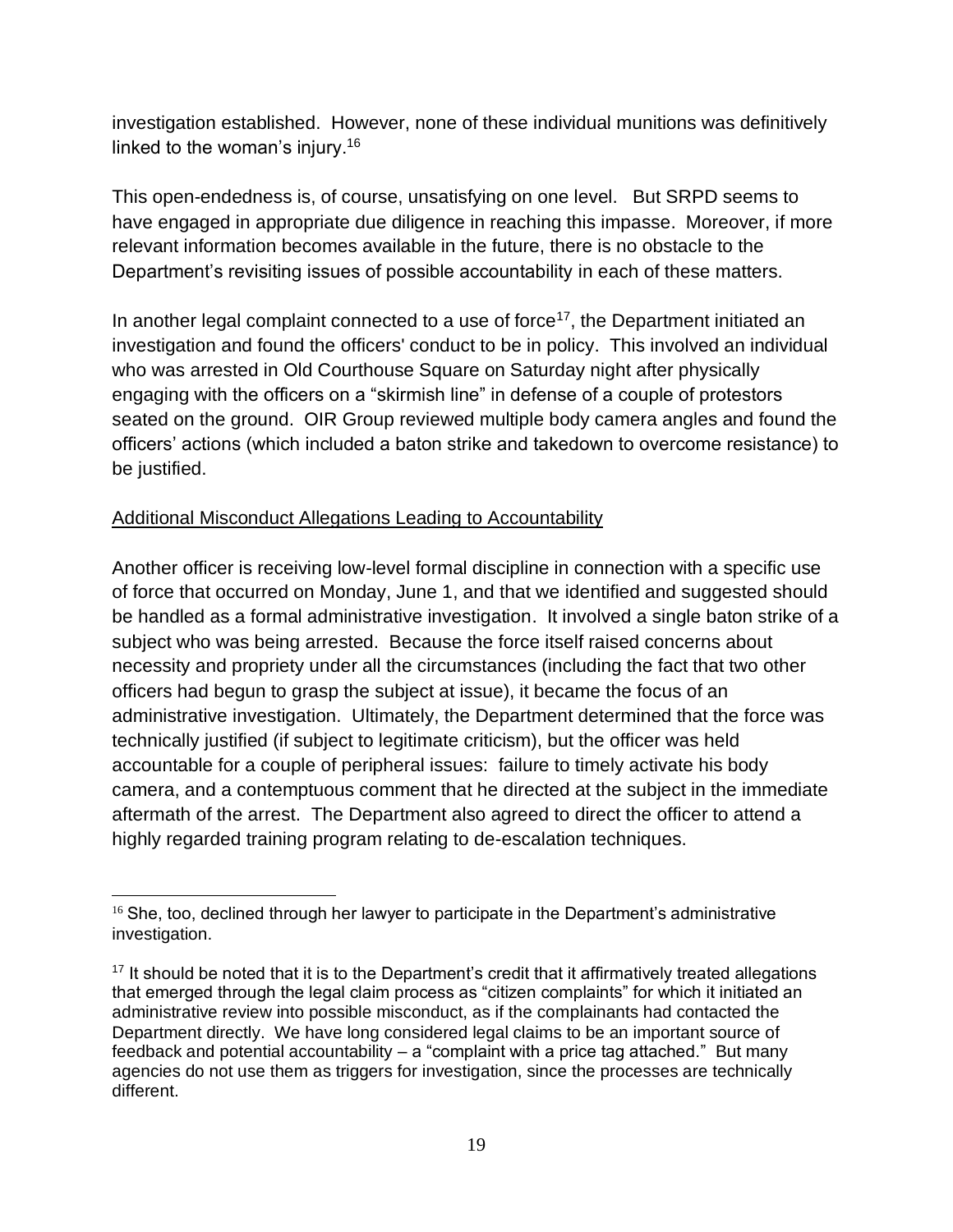Other problematic conduct was identified at different steps of the review process – including concerns raised internally by SRPD or by OIR Group during the course of the investigations. These matters were resolved outside of the formal discipline process, but the resolution was intended to clearly convey to personnel the ways the Department's expectations had not been met. These included the following:

An officer who took temporary custody of a teenage driver before releasing him to family was recorded using extensive profanity in his comments to the subject. Importantly, they were not intended as verbal abuse or the demeaning of that individual -- instead, it seemed like more of a gruff effort to constructively advise. Nonetheless, the choice of language did not reflect well and was technically out of policy.<sup>18</sup>

In the same incident involving the young driver, the sergeant who had initially conducted the traffic stop was counseled because it was later determined that he had failed to activate his body camera in a timely fashion. (The stop was recorded in full by a partner officer, and no problems were found regarding its legitimacy -- in spite of it receiving some social media attention and prompting a third-party complaint.)

Lastly, our review of a force incident on Monday evening showed that two different officers had fired 40mm rounds at a subject who was later arrested -- and had not properly documented their actions.<sup>19</sup> Though the rounds themselves were found to be in policy (though standards for deployment have subsequently been tightened considerably), the officers were counseled for their failure to provide appropriate documentation and notification -- including to the paramedics who responded to the scene to treat the agitated subject.

This brings the total to 10 "interventions" involving eight different officers (two of whom received formal discipline for one case and documented counseling for a separate incident).

 $18$  In the course of our extensive review of officer recordings, we noted numerous instances of profanity among SRPD personnel. It should be noted that the vast majority of these were not directed at, or audible to, members of the public, and that, overall, the officers handled themselves with restraint and professionalism in what was undoubtedly a stressful context. Still, given the proliferation of recordings – both internal and external – that accompany contemporary policing, and the poor impression that profanity makes in the public when it comes to light, it behooves SRPD to reinforce its own policy and encourage verbal discipline among its officers.

 $19$  It should be noted that the body cameras of the officers had, in fact, created a record of what occurred – a reminder of the usefulness of that evidence and SRPD's compliance with activation policies throughout that period.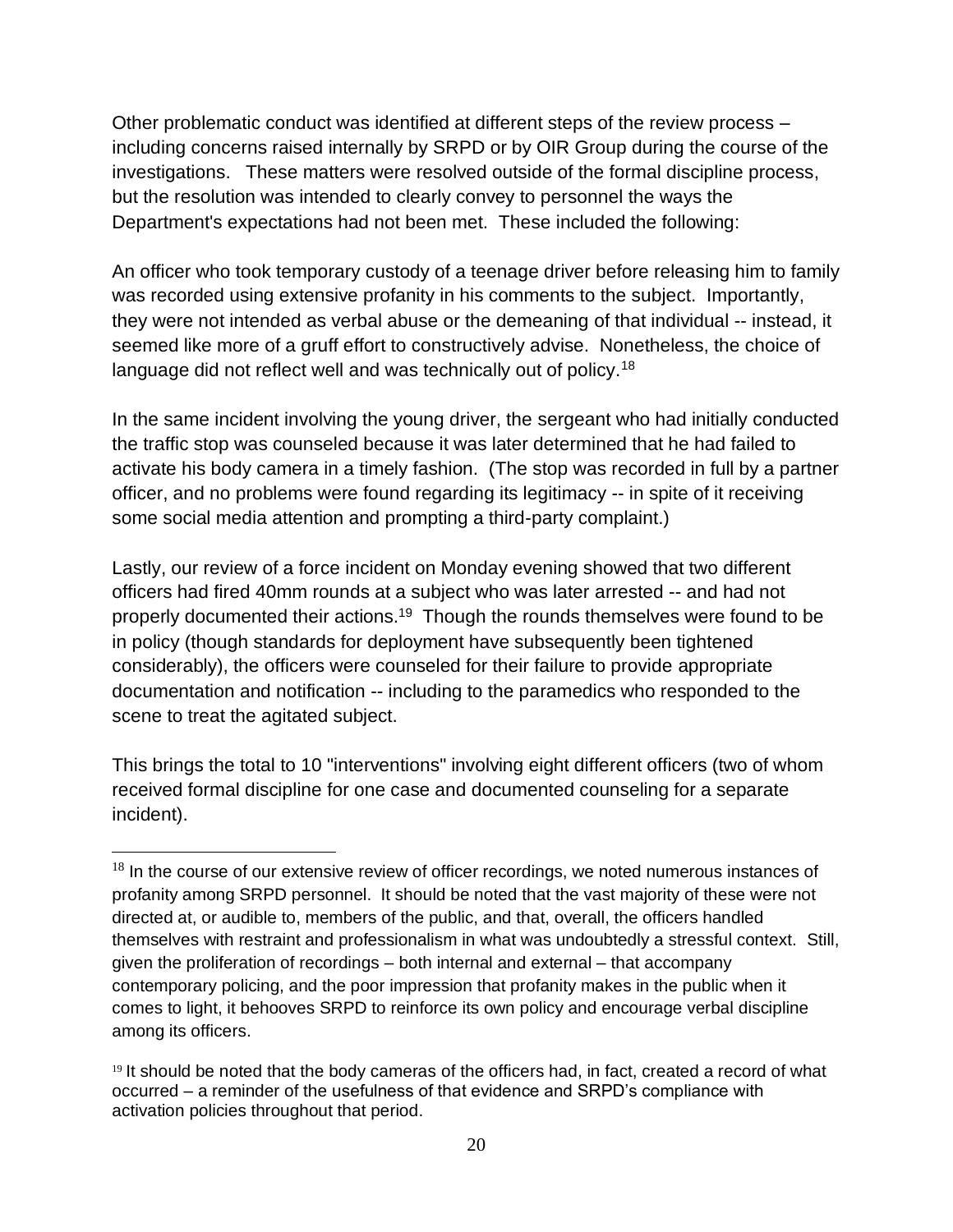# Other Complaint Cases: Officers Exonerated

Other citizen complaints resulted in findings that the officers had acted appropriately. One woman objected to be approached by an officer in tactical gear as she sat in her car watching a traffic stop that had attracted the attention of her – and others. She described the SRPD response as "excessive" and alleged that the officer had told her she had to leave. The implication was that she had been singled out unreasonably and that the intimidating behavior of the officers was not appropriate.

The recording of the encounter corroborates much of what the woman said, although she was not in fact ordered to leave, and the officer was calm and professional in his interaction with her. We concurred that the officer – who was attempting to ensure the safety of officers in a traffic stop that had attracted several members of the public on the fourth day of the ongoing protest activity – had not violated policy.

At the same time, in spite of a couple of factual inaccuracies, the woman's *perception* of events struck us as both sincere and understandable. Ideally, this type of complaint can serve as a constructive feedback loop for both parties, and we encourage the Department to invite this individual to discuss the matter further, explain the outcome, and acknowledge her perspective.

The Department's approach to another complaint showed the value of holistic engagement with criticisms, even when policy violations do not turn out to be at issue. Here, in a "third party" complaint that had several facets (some of which overlapped with previously identified issues), a woman raised concerns about the inadequacy of mask use and availability in the context of the "mass arrests" that occurred on June 2. The Department found that there were valid aspects to the issues that had been raised and included references in its final memo to some of the adaptive protocols it had subsequently implemented – and that will potentially prevent future occurrences.

## **Conclusion**

While the recent verdict in the trial of Minneapolis officer Derek Chauvin constituted an important milestone in the journey toward progress in America policing, the conversation continues. Some of the changes that arise in the near future will occur at the federal level, with the potential for new statutes and an administration that is committed to using the authority of the Department of Justice as a check on local law enforcement agencies. But as significant as those measures might be, the